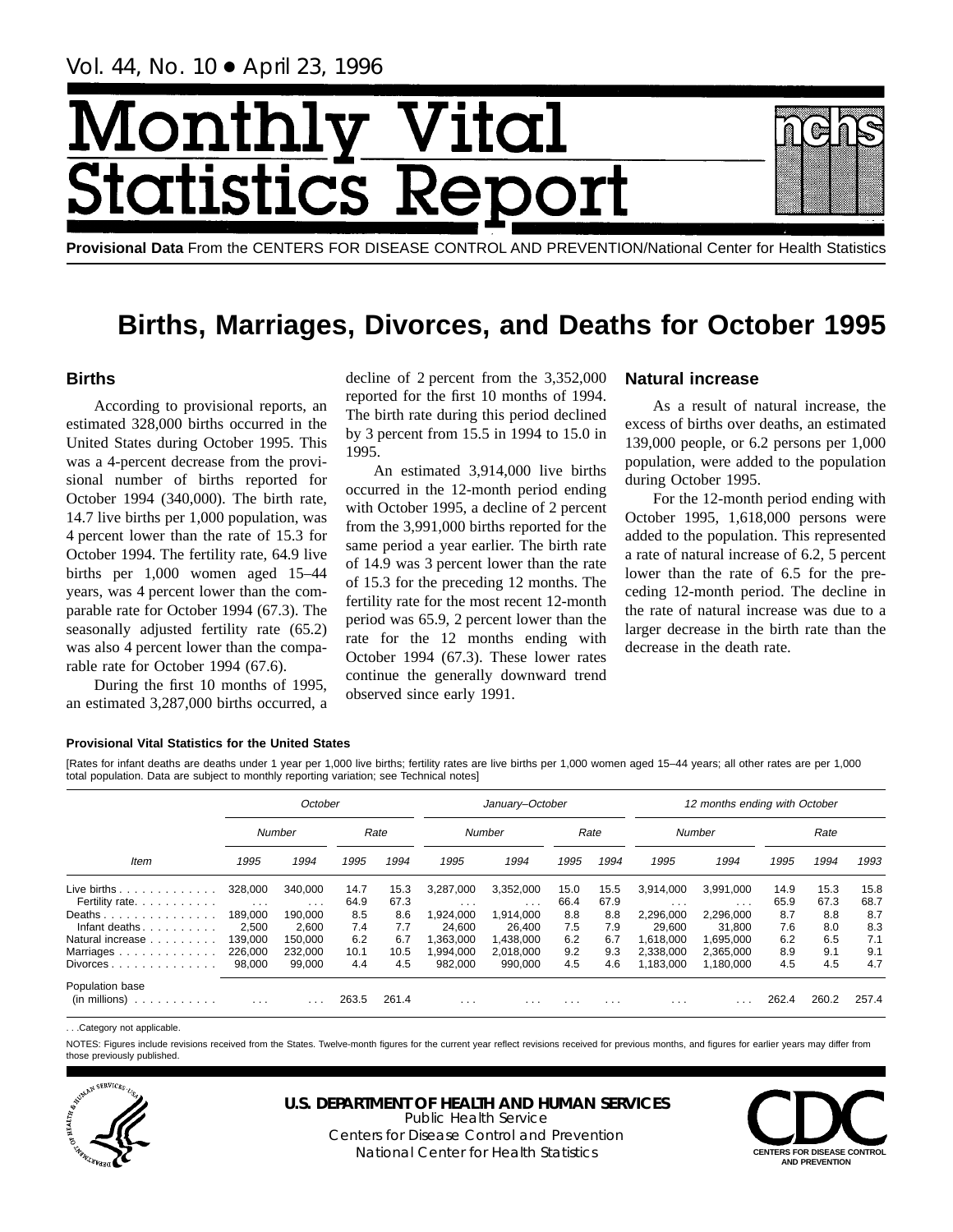### **Marriages**

An estimated 226,000 marriages were performed in October 1995, 3 percent fewer than in October a year earlier (232,000). The marriage rate per 1,000 population for October was 4 percent lower in 1995 (10.1) than in 1994 (10.5).

The number and rate of marriages for the first 10 months of 1995 were 1 percent lower than the comparable figures for 1994. The number of marriages for the 10-month period dropped from 2,018,000 in 1994 to 1,994,000 in 1995, while the rate fell from 9.3 to 9.2.

There were 2,338,000 marriages performed during the 12-month period ending with October 1995, 1 percent fewer than for the same period a year earlier (2,365,000). The marriage rate for the current period (8.9) was 2 percent lower than the rate for the period ending with October 1994 (9.1).

# **Divorces**

Approximately 98,000 couples divorced in October 1995 compared with 99,000 in October 1994—a 1-percent decline. The divorce rate per 1,000 population for October was 2 percent lower in 1995 (4.4) than in 1994 (4.5).

The estimated number of divorces granted during January–October 1995 was 982,000, 1 percent fewer than for the same period in 1994 (990,000). The divorce rate for the 10-month period was 4.5 in 1995, 2 percent lower than in 1994 (4.6).

For the 12-month period ending with October 1995, the number and rate of divorces were virtually unchanged from the same period a year earlier. The number of divorces was slightly higher for the current period (1,183,000) than for the period ending with October 1994 (1,180,000), while the divorce rate remained steady at 4.5.

# **Deaths**

For October 1995 there were an estimated 189,000 deaths in the United States. The death rate was 8.5 deaths per 1,000 population, 1 percent lower than the rate of 8.6 for October a year earlier. Among the 189,000 deaths for October 1995 were 2,500 deaths at ages under 1 year.



**Provisional birth rates per 1,000 population by month: United States, 1993–95**



**Provisional seasonally adjusted fertility rates per 1,000 women aged 15–44 years: United States, 1991–95**



**Provisional marriage rates per 1,000 population by month: United States, 1993–95**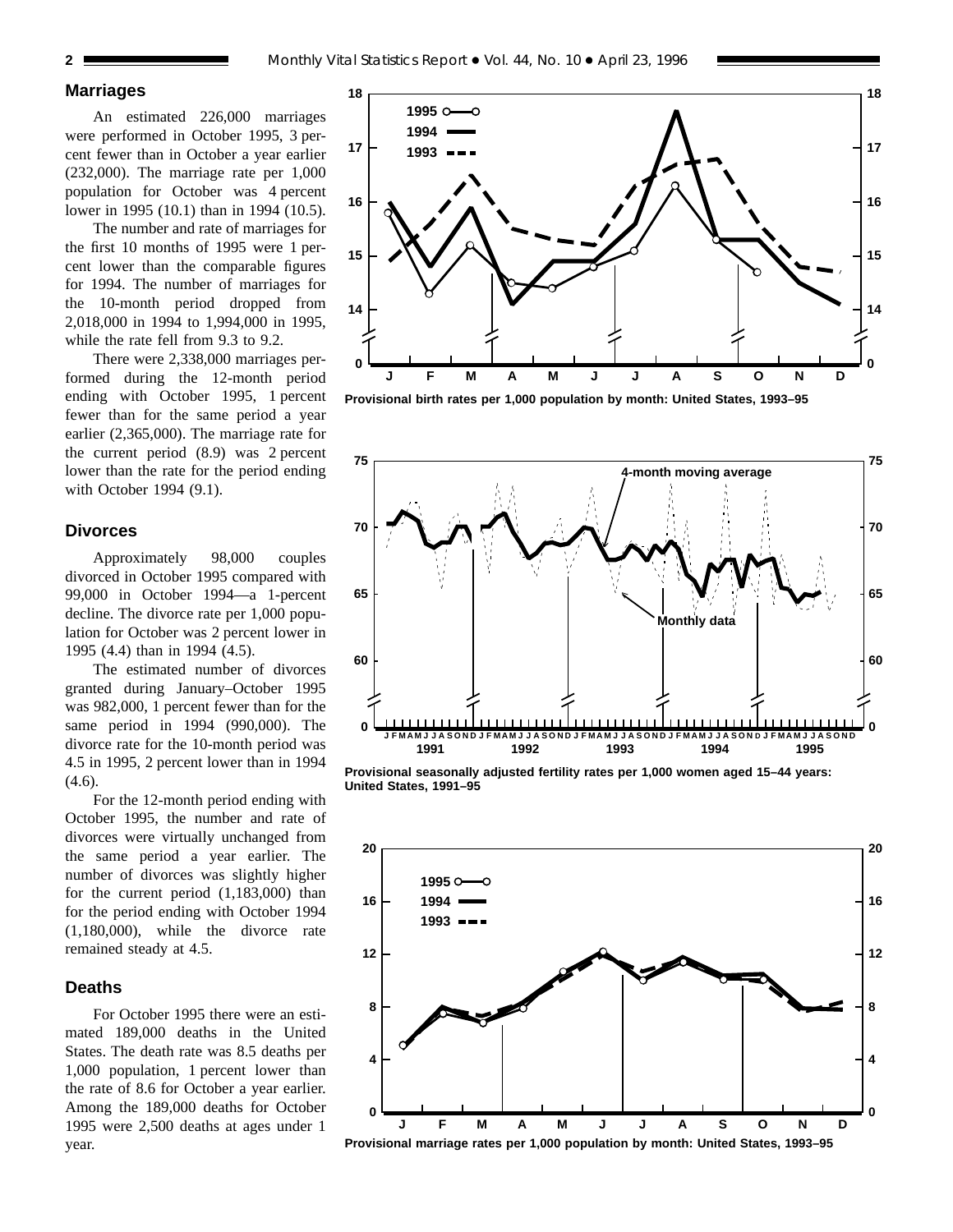According to provisional statistics, 1,924,000 deaths occurred during the first 10 months of 1995, 1 percent higher than the number estimated for January–October 1994 (1,914,000). The death rate, 8.8 per 1,000 population, was the same as the rate for January–October 1994. Among the 1,924,000 deaths for January–October 1995 were 24,600 deaths at ages under 1 year, yielding an infant mortality rate of 7.5 per 1,000 live births. This rate was 5 percent lower than the rate of 7.9 for the first 10 months of 1994.

The death rate for the 12 months ending with October 1995 was 8.7 deaths per 1,000 population, 1 percent lower than the rate of 8.8 for the comparable 12-month period a year earlier. The infant mortality rate for this 12-month period was 7.6 per 1,000 live births, 5 percent lower than the rate of 8.0 for the 12 months ending with October 1994.

*Current Mortality Sample, 12 months ending with September 1995—*The provisional death rate for the 12 months ending with September 1995 was 876.0 per 100,000 population, 1 percent lower than the rate of 882.1 for the 12-month period ending September 1994. The provisional age-adjusted death rate for the 12-month period ending with September 1995 was 504.2 per 100,000 U.S. standard million population, 1 percent lower than the rate of 511.6 for the 12-month period ending with September 1994. Ageadjusted death rates control for changes and variations in the age composition of the population; therefore, they are better indicators than crude rates for showing changes in mortality risk over time and for showing differences between race-sex groups within the population. Among the race-sex groups, the estimated ageadjusted death rates decreased for white males and black males. By age the death rate for the total population decreased for the age groups: 55–64 years, 65–74 years, and 85 years and over.

Among the major causes of death, the estimated death rate decreased between the two successive 12-month periods for Diseases of heart, Pneumonia and influenza, and Homicide and legal intervention. The death rate increased between the two successive 12-month periods for Diabetes mellitus; Human immunodeficiency virus infection; and Nephritis, nephrotic syndrome, and nephrosis.



**Provisional death rates per 1,000 population by month: United States, 1993–95**



**Provisional infant mortality rates per 1,000 live births by month: United States, 1993–95**



**Provisional birth rates per 1,000 population for successive 12-month periods ending with month indicated: United States, 1991–95**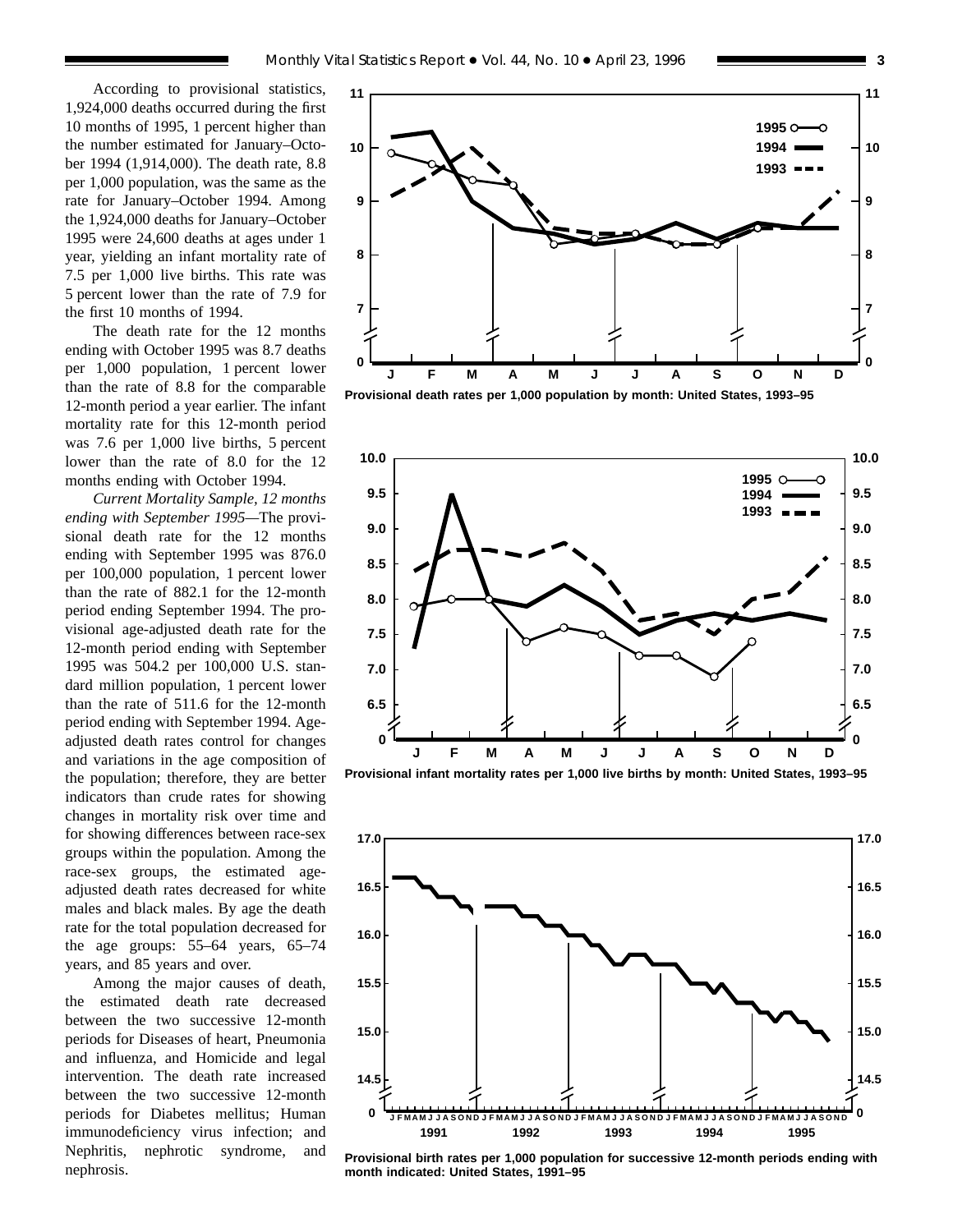The death rate for Injury by firearms for the 12 months ending with September 1995 was 13.8 per 100,000 population, 7 percent lower than the rate of 14.8 for the comparable 12-month period a year earlier.

The infant mortality rate for the 12 months ending with September 1995 was 760.4 per 100,000 live births, 5 percent lower than the rate of 804.4 for the same 12-month period a year earlier. For infants under 28 days, the 12-month rate ending September 1995 was 483.9 compared with a rate of 512.0 for the 12-month period a year earlier. The infant mortality rate for infants aged 28 days–11 months was 275.5 compared with a rate of 292.2 for the 12-month period a year earlier. The changes in the mortality rates for infants under 28 days of age and for those aged 28 days–11 months were not statistically significant. Among causes of infant death, the infant mortality rate decreased between the two successive 12-month periods for Respiratory distress syndrome.



**Provisional marriage rates per 1,000 population for successive 12-month periods ending with month indicated: United States, 1991–95**



**Provisional divorce rates per 1,000 population for successive 12-month periods ending with month indicated: United States, 1991–95**



**Provisional death rates per 1,000 population for successive 12-month periods ending with month indicated: United States, 1991–95**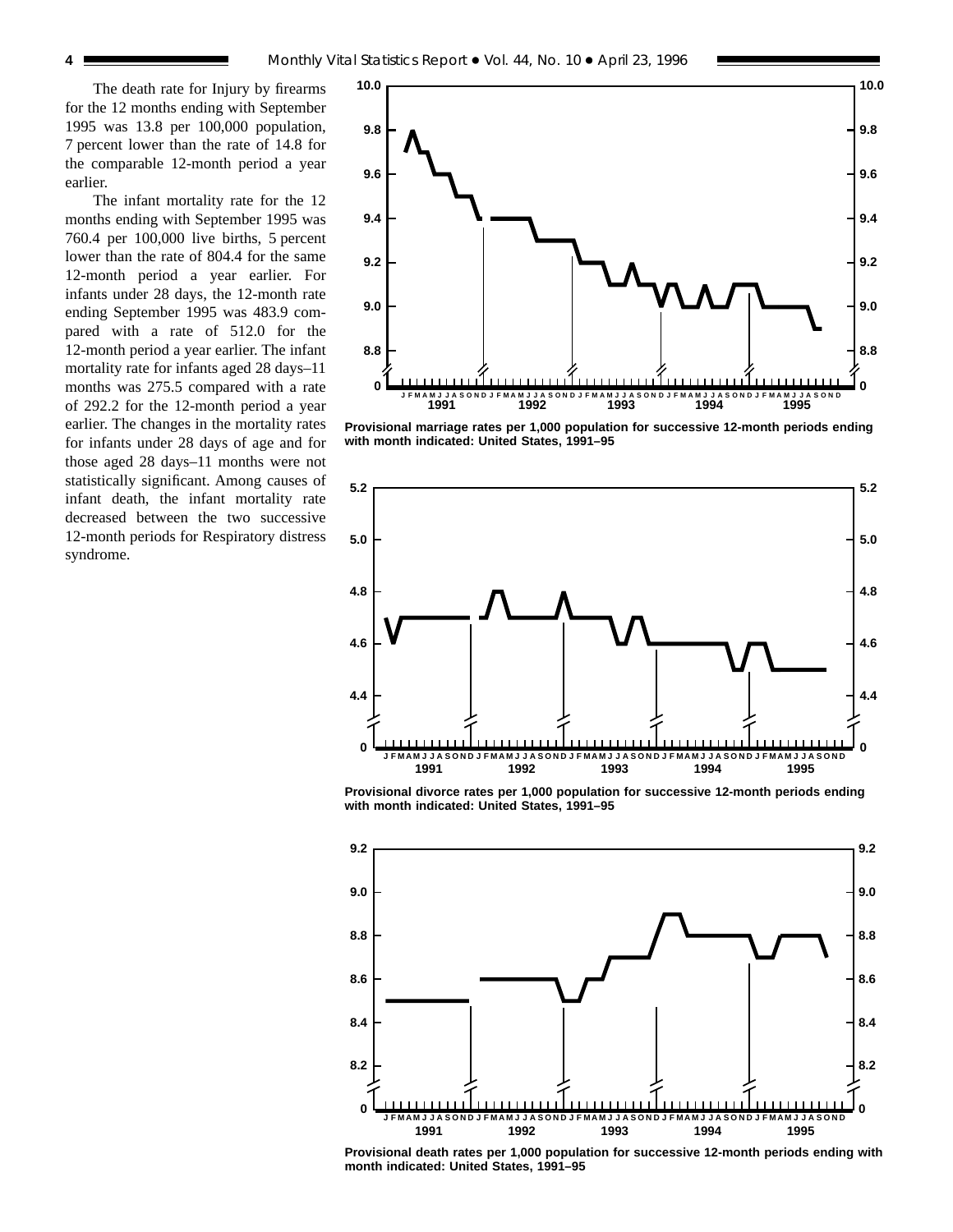

**Provisional infant mortality rates per 1,000 live births for successive 12-month periods ending with month indicated: United States, 1991–95**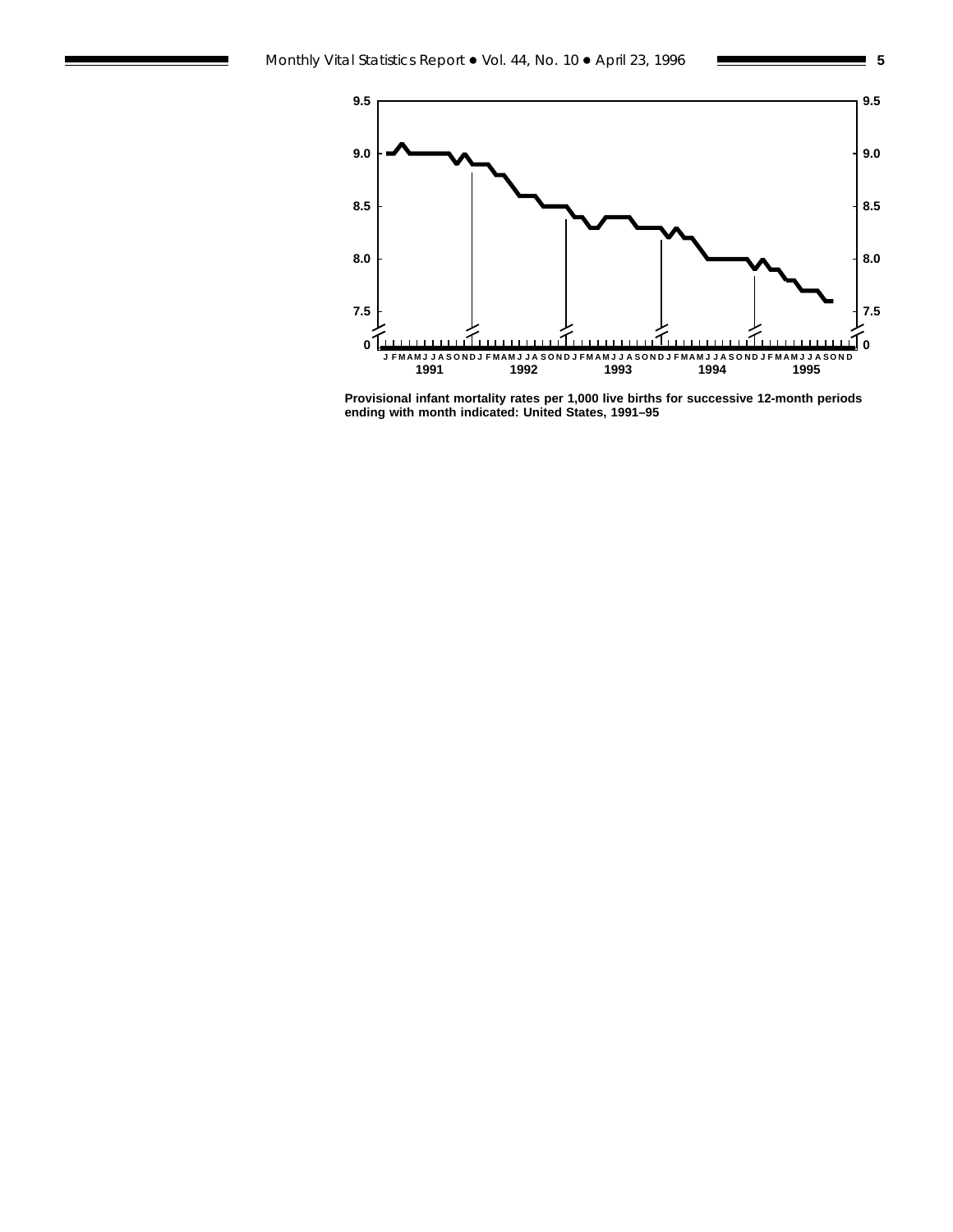#### **Table 1. Provisional number of live births, marriages, divorces, deaths, and infant deaths and rates, by month: United States, January 1994–October 1995**

[Data are provisional and are subject to monthly reporting variation; see Technical notes]

|                                                  | Live births |                                 |                                          |                        | Marriages |                                 | <b>Divorces</b> |                                 | Deaths  |                                 | Infant deaths |                                  |
|--------------------------------------------------|-------------|---------------------------------|------------------------------------------|------------------------|-----------|---------------------------------|-----------------|---------------------------------|---------|---------------------------------|---------------|----------------------------------|
|                                                  |             |                                 | Rate per 1,000 women<br>aged 15-44 years |                        |           |                                 |                 |                                 |         |                                 |               |                                  |
| Period                                           | Number      | Rate per<br>1,000<br>population | Unadjusted                               | Seasonally<br>adjusted | Number    | Rate per<br>1,000<br>population | Number          | Rate per<br>1,000<br>population | Number  | Rate per<br>1,000<br>population | Number        | Rate per<br>1,000<br>live births |
| 1994:                                            |             |                                 |                                          |                        |           |                                 |                 |                                 |         |                                 |               |                                  |
| January.                                         | 352.000     | 16.0                            | 69.9                                     | 73.4                   | 107.000   | 4.9                             | 97,000          | 4.4                             | 224.000 | 10.2                            | 2,500         | 7.3                              |
| February                                         | 294,000     | 14.8                            | 64.8                                     | 66.1                   | 156,000   | 8.0                             | 88,000          | 4.4                             | 204,000 | 10.3                            | 2,900         | 9.5                              |
| March                                            | 350.000     | 15.9                            | 69.6                                     | 70.6                   | 147,000   | 6.8                             | 103,000         | 4.7                             | 199,000 | 9.0                             | 2,700         | 8.0                              |
| April<br>.                                       | 302,000     | 14.1                            | 62.0                                     | 63.5                   | 175,000   | 8.3                             | 100,000         | 4.7                             | 182,000 | 8.5                             | 2,500         | 7.9                              |
| May<br>.                                         | 329,000     | 14.9                            | 65.3                                     | 65.8                   | 232,000   | 10.5                            | 104,000         | 4.7                             | 186,000 | 8.4                             | 2,700         | 8.2                              |
| June<br>$\mathcal{L}$ . The second second second | 319.000     | 14.9                            | 65.5                                     | 64.2                   | 262,000   | 12.2                            | 103,000         | 4.8                             | 176.000 | 8.2                             | 2,500         | 7.9                              |
| July                                             | 346,000     | 15.6                            | 68.6                                     | 65.8                   | 222,000   | 10.0                            | 98,000          | 4.4                             | 184,000 | 8.3                             | 2,600         | 7.5                              |
| August                                           | 392.000     | 17.7                            | 77.7                                     | 73.4                   | 262,000   | 11.8                            | 99,000          | 4.5                             | 190.000 | 8.6                             | 2,800         | 7.7                              |
| September                                        | 329,000     | 15.3                            | 67.4                                     | 63.4                   | 224,000   | 10.4                            | 99,000          | 4.6                             | 178,000 | 8.3                             | 2,500         | 7.8                              |
| October $\ldots$ , $\ldots$                      | 340.000     | 15.3                            | 67.3                                     | 67.6                   | 232,000   | 10.5                            | 99,000          | 4.5                             | 190.000 | 8.6                             | 2,600         | 7.7                              |
| November                                         | 313.000     | 14.5                            | 64.1                                     | 66.1                   | 171,000   | 7.9                             | 98,000          | 4.5                             | 182,000 | 8.5                             | 2,500         | 7.8                              |
| December                                         | 314,000     | 14.1                            | 62.3                                     | 64.8                   | 173,000   | 7.8                             | 103,000         | 4.7                             | 190,000 | 8.5                             | 2,500         | 7.7                              |
| 1995:                                            |             |                                 |                                          |                        |           |                                 |                 |                                 |         |                                 |               |                                  |
| January                                          | 350.000     | 15.8                            | 69.4                                     | 72.8                   | 111.000   | 5.1                             | 96,000          | 4.3                             | 220,000 | 9.9                             | 2,700         | 7.9                              |
| February                                         | 287.000     | 14.3                            | 63.1                                     | 64.3                   | 146.000   | 7.5                             | 89,000          | 4.4                             | 194.000 | 9.7                             | 2,400         | 8.0                              |
| March                                            | 338,000     | 15.2                            | 67.1                                     | 68.0                   | 148,000   | 6.8                             | 98,000          | 4.4                             | 208,000 | 9.4                             | 2,700         | 8.0                              |
| April<br>.                                       | 313,000     | 14.5                            | 64.1                                     | 65.8                   | 165,000   | 7.9                             | 98,000          | 4.6                             | 200,000 | 9.3                             | 2,400         | 7.4                              |
| May<br>.                                         | 321,000     | 14.4                            | 63.5                                     | 64.0                   | 238,000   | 10.7                            | 103,000         | 4.6                             | 184,000 | 8.2                             | 2,500         | 7.6                              |
| June<br>.                                        | 318,000     | 14.8                            | 65.2                                     | 63.8                   | 263,000   | 12.2                            | 104,000         | 4.8                             | 180,000 | 8.3                             | 2,400         | 7.5                              |
| July                                             | 337,000     | 15.1                            | 66.6                                     | 64.0                   | 224,000   | 10.0                            | 97,000          | 4.4                             | 188,000 | 8.4                             | 2,400         | 7.2                              |
| August $\ldots$ , $\ldots$ , $\ldots$            | 364.000     | 16.3                            | 72.1                                     | 68.0                   | 254,000   | 11.4                            | 99,000          | 4.4                             | 184,000 | 8.2                             | 2,500         | 7.2                              |
| September                                        | 331.000     | 15.3                            | 67.6                                     | 63.7                   | 219,000   | 10.1                            | 99,000          | 4.6                             | 178,000 | 8.2                             | 2,300         | 6.9                              |
| October                                          | 328,000     | 14.7                            | 64.9                                     | 65.2                   | 226,000   | 10.1                            | 98,000          | 4.4                             | 189,000 | 8.5                             | 2,500         | 7.4                              |

<sup>1</sup>The method of seasonal adjustment, developed by the U.S. Bureau of the Census, is described in The X-11 Variant of the Census Method II Seasonal Adjustment Program, Technical Paper<br>No. 15 (1967 revision).

NOTE: Figures include all revisions received from the States and, therefore, may differ from those previously published.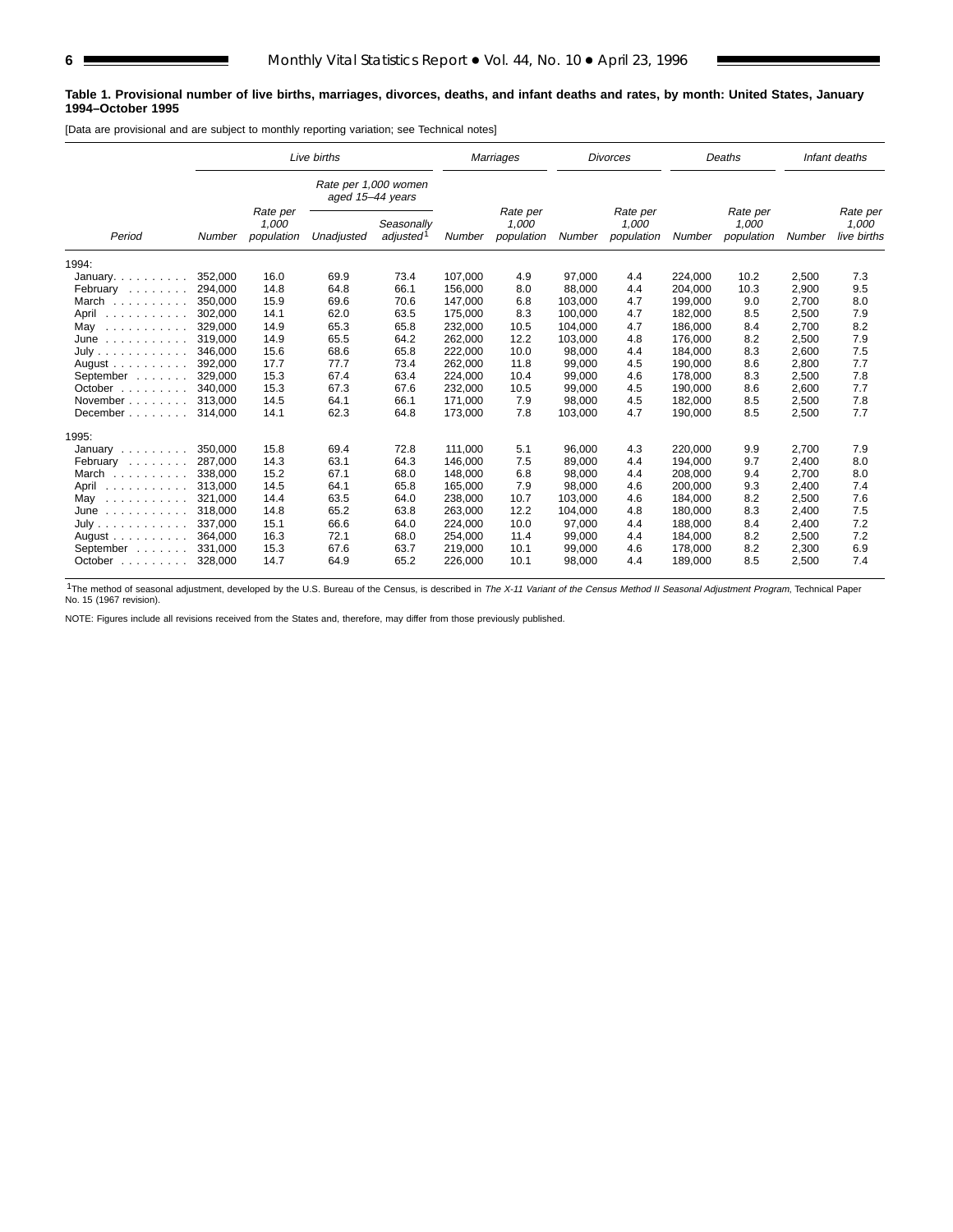# **Table 2. Provisional number of live births and deaths: Each division and State, October 1994 and 1995, and cumulative figures, 1993–95**

[Data are estimates by State of residence; see Technical notes]

|                                                    | Live births |                      |         |                      |                      |                      | Deaths               |                      |                      |                      |  |  |  |  |
|----------------------------------------------------|-------------|----------------------|---------|----------------------|----------------------|----------------------|----------------------|----------------------|----------------------|----------------------|--|--|--|--|
|                                                    |             | October              |         | January-October      |                      |                      | October              |                      | January-October      |                      |  |  |  |  |
| Area                                               | 1995        | 1994                 | 1995    | 1994                 | 1993                 | 1995                 | 1994                 | 1995                 | 1994                 | 1993                 |  |  |  |  |
| New England                                        | 12,329      | 15,776               | 147,234 | 148,186              | 154,252              | 9,914                | 11,308               | 99,548               | 98,637               | 100,067              |  |  |  |  |
| Maine                                              | 1,122       | 1,394                | 11,888  | 12,167               | 11,968               | 1,105                | 582                  | 10,040               | 9,807                | 9,398                |  |  |  |  |
| New Hampshire                                      | 1,486       | 1,795                | 12,720  | 12,424               | 12,723               | 539                  | 854                  | 7,462                | 7,430                | 7,435                |  |  |  |  |
| Vermont $\dots\dots\dots\dots\dots\dots$           | 540         | 438                  | 5,681   | 5,764                | 6,366                | 281                  | 305                  | 4,133                | 3,781                | 4,091                |  |  |  |  |
| Massachusetts                                      | 3,941       | 8,265                | 66,522  | 71,669               | 73,170               | 4,797                | 6,356                | 46,306               | 46,242               | 47,302               |  |  |  |  |
| Rhode Island                                       | 1,213       | 1,084                | 10,715  | 11,227               | 12,003               | 797                  | 797                  | 7,938                | 7,699                | 8,102                |  |  |  |  |
| Connecticut                                        | 4,027       | 2,800                | 39,708  | 34,935               | 38,022               | 2,395                | 2,414                | 23,669               | 23,678               | 23,739               |  |  |  |  |
| Middle Atlantic                                    | 47,011      | 47,964               | 442,719 | 461,061              | 470,457              | 30,916               | 32,780               | 309,847              | 308,644              | 308,504              |  |  |  |  |
| New York.                                          | 26,314      | 25,100               | 223,902 | 232,645              | 235,650              | 15,300               | 15,781               | 141,835              | 141,565              | 143,524              |  |  |  |  |
| New Jersey                                         | 6,973       | 8,801                | 89,678  | 95,043               | 100,004              | 5,639                | 6,135                | 62,120               | 59,952               | 60,247               |  |  |  |  |
| Pennsylvania                                       | 13,724      | 14,063               | 129,139 | 133,373              | 134,803              | 9,977                | 10,864               | 105,892              | 107,127              | 104,733              |  |  |  |  |
| East North Central                                 | 58,336      | 52,870               | 526,338 | 539,612              | 547,035              | 32,917               | 31,797               | 327,552              | 328,501              | 320,916              |  |  |  |  |
| Ohio.                                              | 14,731      | 13,452               | 130,207 | 135,720              | 134,061              | 8,362                | 7,771                | 87,341               | 87,798               | 84,203               |  |  |  |  |
| Indiana                                            | 9,563       | 7,434                | 69,229  | 69,062               | 71,662               | 4,934                | 4,872                | 43,380               | 44,838               | 42,900               |  |  |  |  |
| Illinois.                                          | 15,911      | 15,813               | 156,459 | 158,118              | 159,165              | 8,701                | 8,958                | 89,918               | 89,175               | 88,902               |  |  |  |  |
| Michigan                                           | 12,461      | 10,856               | 113,629 | 118,571              | 123,688              | 7,058                | 6,544                | 69,550               | 69,268               | 68,372               |  |  |  |  |
| Wisconsin                                          | 5,670       | 5,315                | 56,814  | 58,141               | 58,459               | 3,862                | 3,652                | 37,363               | 37,422               | 36,539               |  |  |  |  |
| West North Central.                                | 23,416      | 23,016               | 214,530 | 212,968              | 218,701              | 13,706               | 14,382               | 143.400              | 141,834              | 143,422              |  |  |  |  |
| Minnesota                                          | 5,282       | 5,338                | 53,035  | 54,468               | 54,105               | 3,113                | 3,085                | 30,719               | 30,245               | 30,183               |  |  |  |  |
| $lowa.$                                            | 2,986       | 3,299                | 28,984  | 30,293               | 30,679               | 1,079                | 2,126                | 20,857               | 21,896               | 23,746               |  |  |  |  |
| Missouri                                           | 7,942       | 8,234                | 63,866  | 64,661               | 65,963               | 5,248                | 5,096                | 49,005               | 47,191               | 47,085               |  |  |  |  |
| North Dakota                                       | 702         | 726                  | 7,307   | 7,222                | 7,374                | 462                  | 524                  | 4,965                | 4,935                | 4,845                |  |  |  |  |
| South Dakota                                       | 753         | 794                  | 9,126   | 8,854                | 9,195                | 520                  | 548                  | 5,659                | 5,644                | 5,681                |  |  |  |  |
| Nebraska                                           | 1,938       | 1,649                | 19,567  | 19,013               | 19,036               | 1,331                | 1,215                | 12,513               | 12,202               | 12,437               |  |  |  |  |
| Kansas                                             | 3,813       | 2,976                | 32,645  | 28,457               | 32,349               | 1,953                | 1,788                | 19,682               | 19,721               | 19,445               |  |  |  |  |
| South Atlantic                                     | 53,774      | 55,687               | 549,138 | 552,561              | 563,356              | 34,400               | 34,943               | 363,022              | 359,012              | 350,241              |  |  |  |  |
| Delaware                                           | 863         | 992                  | 8,434   | 8,665                | 8,821                | 523                  | 464                  | 5,107                | 5,133                | 5,059                |  |  |  |  |
| Maryland                                           | 5,787       | 5,745                | 61,367  | 58,446               | 63,502               | 3,223                | 3,151                | 33,824               | 32,582               | 34,796               |  |  |  |  |
| District of Columbia                               | 762         | 764                  | 7,534   | 8,248                | 8,301                | 576                  | 600                  | 5,292                | 5,944                | 5,698                |  |  |  |  |
| Virginia                                           | 6,170       | 8,354                | 74,905  | 79,373               | 80,698               | 4,176                | 4,543                | 43,744               | 45,029               | 43,082               |  |  |  |  |
| West Virginia                                      | 1,447       | 1,699                | 17,972  | 18,485               | 18,574               | 1,592                | 1,550                | 16,570               | 16,950               | 16,649               |  |  |  |  |
| North Carolina                                     | 8,998       | 8,000                | 86,793  | 85,928               | 83,769               | 5,320                | 5,335                | 53,946               | 54,107               | 52,190               |  |  |  |  |
| South Carolina                                     | 4,085       | 3,459                | 41,789  | 43,139               | 46,716               | 2,489                | 3,019                | 26,876               | 26,620               | 26,559               |  |  |  |  |
| Georgia.                                           | 9,676       | 8,873                | 96,512  | 91,152               | 94,144               | 4,592                | 4,375                | 48,588               | 47,749               | 46,579               |  |  |  |  |
| Florida                                            | 15,986      | 17,801               | 153,832 | 159,125              | 158,831              | 11,909               | 11,906               | 129,075              | 124,898              | 119,629              |  |  |  |  |
| East South Central                                 | 20,794      | 19,003               | 188,483 | 192,473              | 195,613              | 13,527               | 12,716               | 132,854              | 130,430              | 129,181              |  |  |  |  |
| Kentucky                                           | 4,611       | 4,626                | 43,501  | 43,922               | 43,726               | 3,112                | 2,998                | 32,325               | 31,549               | 30,824               |  |  |  |  |
| Tennessee                                          | 6,872       | 5,654                | 60,837  | 62,661               | 63,339               | 4,543                | 3,891                | 42,688               | 40,640               | 41,076               |  |  |  |  |
| Alabama                                            | 5,828       | 5,552                | 52,095  | 51,144               | 53,599               | 3,625                | 3,607                | 35,363               | 35,831               | 35,192               |  |  |  |  |
| Mississippi                                        | 3,483       | 3,171                | 32,050  | 34,746               | 34,949               | 2,247                | 2,220                | 22,478               | 22,410               | 22,089               |  |  |  |  |
| West South Central                                 | 39,080      | 41,469               | 402,245 | 396,373              | 406,511              | 18,934               | 18,510               | 197,715              | 200,628              | 196,908              |  |  |  |  |
| Arkansas                                           | 2,828       | 2,955                | 28.117  | 28,952               | 28,871               | 2,293                | 2,415                | 21,133               | 22,550               | 22.139               |  |  |  |  |
| Louisiana                                          | 6,533       | 5,600                | 57,229  | 56,873               | 58,232               | 3,396                | 3,243                | 33,213               | 34,578               | 34,403               |  |  |  |  |
| Oklahoma                                           | 4,723       | 3,491                | 39,508  | 38,306               | 38,802               | 2,660                | 2,568                | 27,218               | 27,065               | 26,870               |  |  |  |  |
| $Texas1$                                           | 24,996      | 29,423               | 277,391 | 272,242              | 280,606              | 10,585               | 10,284               | 116,151              | 116,435              | 113,496              |  |  |  |  |
| Mountain $\ldots$ , $\ldots$ , $\ldots$ , $\ldots$ | 20,151      | 19,585               | 205,558 | 205,987              | 208,626              | 9,830                | 8,301                | 95,149               | 94,443               | 90,711               |  |  |  |  |
| Montana                                            | 920         | 894                  | 9,408   | 9,230                | 9,702                | 683                  | 619                  | 6,350                | 6,173                | 6,272                |  |  |  |  |
| Idaho                                              | 1,611       | 1,446                | 14,799  | 14,668               | 14,309               | 763                  | 712                  | 7,043                | 7,073                | 6,873                |  |  |  |  |
| Wyoming                                            | 592         | 541                  | 5,359   | 5,396                | 5,463                | 310                  | 288                  | 3,081                | 2,910                | 2,923                |  |  |  |  |
| Colorado                                           | 4,237       | 4,371                | 42,489  | 45,688               | 46,350               | 2,201                | 2,026                | 20,825               | 20,219               | 19,397               |  |  |  |  |
| New Mexico                                         | 2,317       | 2,781                | 22,864  | 23,544               | 22,688               | 938                  | 1,100                | 10,274               | 10,193               | 9,705                |  |  |  |  |
| Arizona                                            | 5,182       | 4,895                | 59,852  | 56,192               | 59,360               | 3,047                | 2,043                | 28,551               | 29,261               | 28,323               |  |  |  |  |
| Utah.                                              | 3,726       | 3,024                | 33,105  | 32,441               | 31,313               | 857                  | 826                  | 8,885                | 8,746                | 8,373                |  |  |  |  |
| $N$ evada                                          | 1,566       | 1,633                | 17,682  | 18,828               | 19,441               | 1,031                | 687                  | 10,140               | 9,868                | 8,845                |  |  |  |  |
| Pacific.                                           | 59,989      | 71,404               | 593,905 | 625,959              | 613,084              | 25,346               | 25,988               | 255,015              | 252,752              | 245,916              |  |  |  |  |
| Washington                                         | 6,442       | 7,807                | 66,332  | 67,168               | 59,140               | 3,260                | 2,612                | 33,070               | 31,899               | 34,585               |  |  |  |  |
| $O$ regon $\ldots \ldots \ldots \ldots$            | 3,642       | 3,186                | 37,017  | 35,614               | 36,975               | 2,230                | 2,477                | 23,551               | 23,339               | 22,813               |  |  |  |  |
| California <sup>1</sup>                            | 47,560      | 57,788               | 466,424 | 496,385              | 491,945              | 19,066               | 20,068               | 190,056              | 189,416              | 180,583              |  |  |  |  |
| Alaska                                             | 779         | 875                  | 8,796   | 10,590               | 8,738                | 187                  | 194                  | 2,032                | 2,008                | 1,891                |  |  |  |  |
| Hawaii                                             | 1,566       | 1,748                | 15,336  | 16,202               | 16,286               | 603                  | 637                  | 6,306                | 6,090                | 6,044                |  |  |  |  |
| Puerto Rico <sup>2</sup> .                         |             |                      |         |                      |                      |                      |                      | $\sim$ $\sim$ $\sim$ |                      |                      |  |  |  |  |
|                                                    | 5,746       | $\sim$ $\sim$ $\sim$ | 51,491  | $\sim$ $\sim$ $\sim$ | $\sim$ $\sim$ $\sim$ | $\sim$ $\sim$ $\sim$ | $\sim$ $\sim$ $\sim$ |                      | $\sim$ $\sim$ $\sim$ | $\sim$ $\sim$ $\sim$ |  |  |  |  |

- - - Data not available.

<sup>1</sup>Figures include adjustments for varying lengths of reporting periods; see Technical notes.

2Data for Puerto Rico are not included in U.S. total figures.

NOTES: Figures include all revisions received from the States. Cumulative figures for the current year reflect revisions received for previous months, and figures for earlier years may differ from those previously published.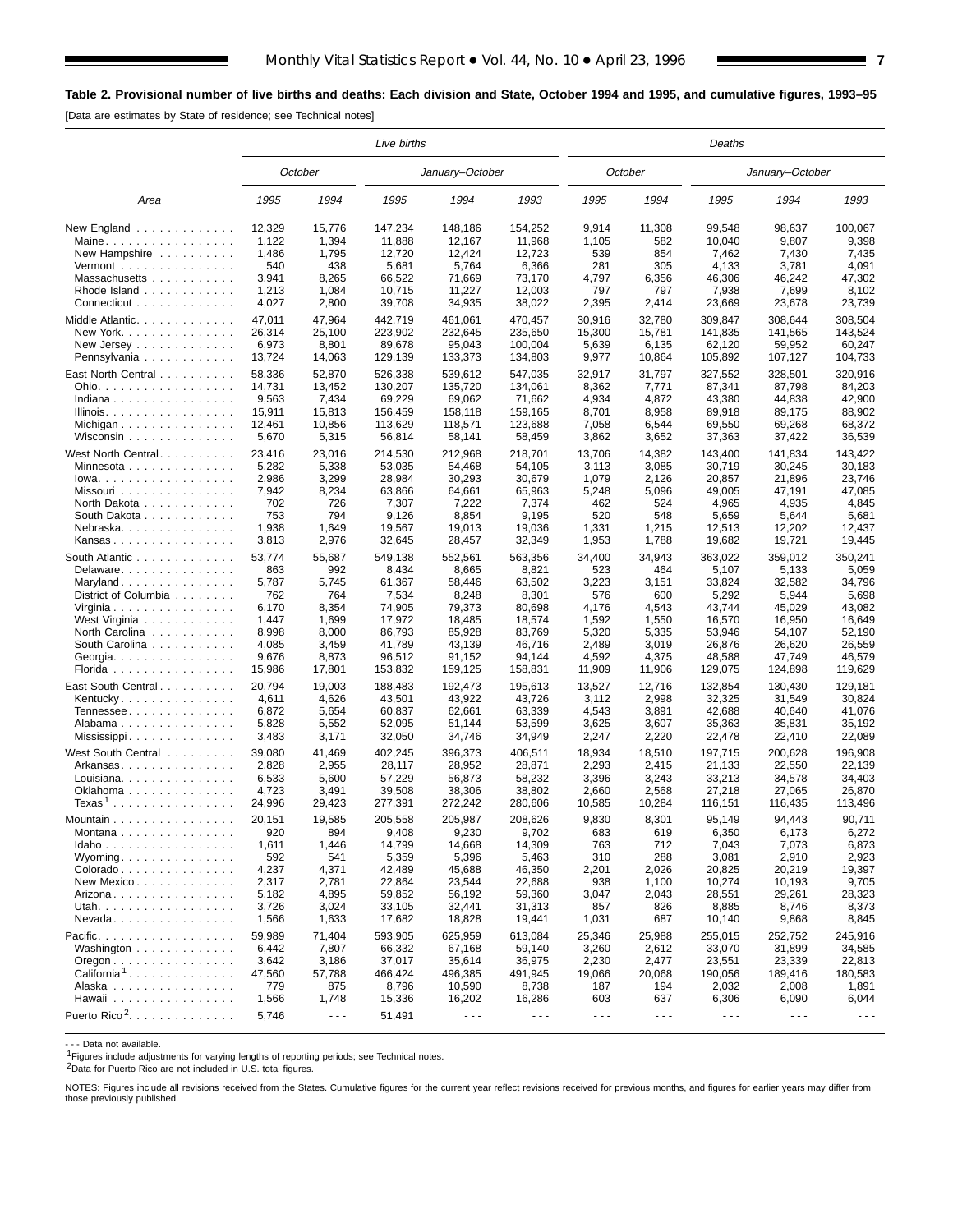#### **Table 3. Provisional number of marriages and divorces: Each division and State, October 1994 and 1995, and cumulative figures, 1993–95**

[By State of occurrence. Number of events reported; see Technical notes. Divorces include reported annulments]

|                                                   | Marriages            |                      |                   |                      |                      | <b>Divorces</b>                                                                                                                                                                                                                                                                                                                                                                              |                                                                                                                                                                                                                                                                                                                                                                                              |                      |                      |                               |  |  |  |
|---------------------------------------------------|----------------------|----------------------|-------------------|----------------------|----------------------|----------------------------------------------------------------------------------------------------------------------------------------------------------------------------------------------------------------------------------------------------------------------------------------------------------------------------------------------------------------------------------------------|----------------------------------------------------------------------------------------------------------------------------------------------------------------------------------------------------------------------------------------------------------------------------------------------------------------------------------------------------------------------------------------------|----------------------|----------------------|-------------------------------|--|--|--|
|                                                   |                      | October              |                   | January-October      |                      |                                                                                                                                                                                                                                                                                                                                                                                              | October                                                                                                                                                                                                                                                                                                                                                                                      |                      | January-October      |                               |  |  |  |
| Area                                              | 1995                 | 1994                 | 1995              | 1994                 | 1993                 | 1995                                                                                                                                                                                                                                                                                                                                                                                         | 1994                                                                                                                                                                                                                                                                                                                                                                                         | 1995                 | 1994                 | 1993                          |  |  |  |
| New England                                       | 12,502               | 13,206               | 84,353            | 91,639               | 75,847               | 3,127                                                                                                                                                                                                                                                                                                                                                                                        | 3,140                                                                                                                                                                                                                                                                                                                                                                                        | 33,359               | 32,211               | 35,845                        |  |  |  |
| Maine                                             | 1,251                | 1,167                | 9,691             | 9,356                | 9,349                | 397                                                                                                                                                                                                                                                                                                                                                                                          | 400                                                                                                                                                                                                                                                                                                                                                                                          | 4,355                | 4,386                | 4,631                         |  |  |  |
| New Hampshire                                     | 1,363                | 1,369                | 7,995             | 8,718                | 6,276                | 495                                                                                                                                                                                                                                                                                                                                                                                          | 459                                                                                                                                                                                                                                                                                                                                                                                          | 4,126                | 4,189                | 4,132                         |  |  |  |
| Vermont $\ldots$ , $\ldots$ , $\ldots$ , $\ldots$ | 752                  | 669                  | 5,041             | 4,778                | 5,111                | 264                                                                                                                                                                                                                                                                                                                                                                                          | 52                                                                                                                                                                                                                                                                                                                                                                                           | 2,396                | 2,035                | 2,335                         |  |  |  |
| Massachusetts                                     | 5,364                | 5,922                | 36,004            | 43,402               | 28,650               | 843                                                                                                                                                                                                                                                                                                                                                                                          | 1,157                                                                                                                                                                                                                                                                                                                                                                                        | 11,241               | 11,143               | 13,328                        |  |  |  |
| Rhode Island                                      | 883                  | 965                  | 6,415             | 6,117                | 6,279                | 265                                                                                                                                                                                                                                                                                                                                                                                          | 247                                                                                                                                                                                                                                                                                                                                                                                          | 3,090                | 2,687                | 2,893                         |  |  |  |
| Connecticut                                       | 2,889                | 3,114                | 19,207            | 19,268               | 20,182               | 863                                                                                                                                                                                                                                                                                                                                                                                          | 825                                                                                                                                                                                                                                                                                                                                                                                          | 8,151                | 7,771                | 8,526                         |  |  |  |
| Middle Atlantic.                                  | 31,453               | 36,333               | 227,341           | 235,075              | 237,141              | 10,832                                                                                                                                                                                                                                                                                                                                                                                       | 10,894                                                                                                                                                                                                                                                                                                                                                                                       | 100,896              | 100,020              | 101,083                       |  |  |  |
| New York <sup>1</sup>                             | 16,520               | 20,700               | 119,015           | 125,635              | 125,003              | 5,556                                                                                                                                                                                                                                                                                                                                                                                        | 5,432                                                                                                                                                                                                                                                                                                                                                                                        | 47,341               | 46,871               | 47,373                        |  |  |  |
| New Jersey                                        | 6,804                | 6,704                | 45,172            | 45,014               | 45.676               | 2,109                                                                                                                                                                                                                                                                                                                                                                                        | 2,046                                                                                                                                                                                                                                                                                                                                                                                        | 20,603               | 20,167               | 20,828                        |  |  |  |
| Pennsylvania                                      | 8,129                | 8,929                | 63,154            | 64,426               | 66,462               | 3,167                                                                                                                                                                                                                                                                                                                                                                                        | 3,416                                                                                                                                                                                                                                                                                                                                                                                        | 32,952               | 32,982               | 32,882                        |  |  |  |
| East North Central                                | 37,407               | 39,165               | 285,731           | 293,624              | 289,829              | <sup>2</sup> 12,809                                                                                                                                                                                                                                                                                                                                                                          | 212,116                                                                                                                                                                                                                                                                                                                                                                                      | <sup>2</sup> 121,268 | <sup>2</sup> 123,506 | <sup>2</sup> 125,998          |  |  |  |
| Ohio.                                             | 9,276                | 11,998               | 77,568            | 77,995               | 75,182               | 3,658                                                                                                                                                                                                                                                                                                                                                                                        | 4,561                                                                                                                                                                                                                                                                                                                                                                                        | 40,539               | 41,418               | 42,189                        |  |  |  |
| Indiana                                           | 5,370                | 5,440                | 43,050            | 43,033               | 43,066               | $\sim$ $\sim$ $\sim$                                                                                                                                                                                                                                                                                                                                                                         | $\sim$ $\sim$ $\sim$                                                                                                                                                                                                                                                                                                                                                                         | $  -$                | $\sim$ $\sim$ $\sim$ | - - -                         |  |  |  |
| Illinois.                                         | 9,667                | 9,398                | 70,442            | 78,765               | 77,202               | 3,636                                                                                                                                                                                                                                                                                                                                                                                        | 3,183                                                                                                                                                                                                                                                                                                                                                                                        | 32,369               | 34,889               | 36,334                        |  |  |  |
|                                                   | 8,581                | 8,048                | 62,220            | 61,472               | 61,381               | 3,882                                                                                                                                                                                                                                                                                                                                                                                        | 2,763                                                                                                                                                                                                                                                                                                                                                                                        | 33,667               | 32,674               | 32,798                        |  |  |  |
| Wisconsin                                         | 4,513                | 4,281                | 32,451            | 32,359               | 32,998               | 1,633                                                                                                                                                                                                                                                                                                                                                                                        | 1,609                                                                                                                                                                                                                                                                                                                                                                                        | 14,693               | 14,525               | 14,677                        |  |  |  |
|                                                   |                      |                      |                   |                      |                      | 5,856                                                                                                                                                                                                                                                                                                                                                                                        |                                                                                                                                                                                                                                                                                                                                                                                              |                      | 65,045               | 65,474                        |  |  |  |
| West North Central                                | 14,968               | 13,800               | 127,503           | 127,069              | 128,013              |                                                                                                                                                                                                                                                                                                                                                                                              | 8,224                                                                                                                                                                                                                                                                                                                                                                                        | 62,635               |                      | 14.019                        |  |  |  |
| Minnesota                                         | 3,669                | 3,329                | 29,441<br>19,400  | 28,840<br>19,604     | 28,505<br>21,824     | 1,309<br>1,004                                                                                                                                                                                                                                                                                                                                                                               | 1,387<br>892                                                                                                                                                                                                                                                                                                                                                                                 | 13,008               | 13,379               | 9,024                         |  |  |  |
| $lowa.$                                           | 2,583                | 2,306                |                   |                      |                      |                                                                                                                                                                                                                                                                                                                                                                                              |                                                                                                                                                                                                                                                                                                                                                                                              | 8,822                | 9,344                |                               |  |  |  |
| Missouri                                          | 3,951                | 3,775<br>395         | 38,342            | 37,964               | 37,801               | 1,686                                                                                                                                                                                                                                                                                                                                                                                        | 2,287                                                                                                                                                                                                                                                                                                                                                                                        | 21,964               | 22,541               | 22,631                        |  |  |  |
| North Dakota                                      | 401                  |                      | 4,046             | 4,258                | 4,328                | 211                                                                                                                                                                                                                                                                                                                                                                                          | 185                                                                                                                                                                                                                                                                                                                                                                                          | 1,861                | 1,838                | 1,856                         |  |  |  |
| South Dakota                                      | 630                  | 610                  | 6,485             | 6,652                | 6,584                | 264                                                                                                                                                                                                                                                                                                                                                                                          | 256                                                                                                                                                                                                                                                                                                                                                                                          | 2,402                | 2,455                | 2,389                         |  |  |  |
| Nebraska.<br>Kansas                               | 1,012<br>2,722       | 849<br>2,536         | 10,706<br>19,083  | 10,852<br>18,899     | 10,884<br>18,087     | 491<br>891                                                                                                                                                                                                                                                                                                                                                                                   | 485<br>2,732                                                                                                                                                                                                                                                                                                                                                                                 | 5,193<br>9,385       | 5,457<br>10,031      | 5,254<br>10,301               |  |  |  |
|                                                   |                      |                      |                   |                      |                      |                                                                                                                                                                                                                                                                                                                                                                                              |                                                                                                                                                                                                                                                                                                                                                                                              |                      |                      |                               |  |  |  |
| South Atlantic                                    | 38,972               | 38,086               | 376,074           | 372,379              | 369,879              | 17,862                                                                                                                                                                                                                                                                                                                                                                                       | 18,493                                                                                                                                                                                                                                                                                                                                                                                       | 189,422              | 193,328              | 195,030                       |  |  |  |
| Delaware                                          | 546                  | 501                  | 4,578             | 4,251                | 4,317                | 289                                                                                                                                                                                                                                                                                                                                                                                          | 393                                                                                                                                                                                                                                                                                                                                                                                          | 3,111                | 2,948                | 2,619                         |  |  |  |
| Maryland                                          | 4,144                | 4,984                | 36,503            | 36,619               | 36,188               | 772                                                                                                                                                                                                                                                                                                                                                                                          | 1,195                                                                                                                                                                                                                                                                                                                                                                                        | 12,331               | 14,182               | 14,033                        |  |  |  |
| District of Columbia                              | 312                  | 160                  | 1,804             | 2,209                | 2,209                | 225                                                                                                                                                                                                                                                                                                                                                                                          | 153                                                                                                                                                                                                                                                                                                                                                                                          | 1,329                | 1,881                | 1,538                         |  |  |  |
| Virginia                                          | 6,708                | 6,415                | 58,199            | 58,894               | 58,401               | 2,429                                                                                                                                                                                                                                                                                                                                                                                        | 2,393                                                                                                                                                                                                                                                                                                                                                                                        | 23,465               | 24,542               | 24,441                        |  |  |  |
| West Virginia                                     | 1,277                | 891                  | 9,689             | 8,921                | 11,327               | 841                                                                                                                                                                                                                                                                                                                                                                                          | 862                                                                                                                                                                                                                                                                                                                                                                                          | 7,531                | 7,555                | 7,972                         |  |  |  |
| North Carolina                                    | 5,521                | 5,388                | 52,823            | 42,518               | 40,328               | 3,117                                                                                                                                                                                                                                                                                                                                                                                        | 2,735                                                                                                                                                                                                                                                                                                                                                                                        | 31,593               | 30,753               | 29,198                        |  |  |  |
| South Carolina                                    | 3,413                | 3,976                | 38,171            | 43,952               | 44,825               | 1,365                                                                                                                                                                                                                                                                                                                                                                                        | 1,360                                                                                                                                                                                                                                                                                                                                                                                        | 12,474               | 12,754               | 12,902                        |  |  |  |
| Georgia.                                          | 6,038                | 5,361                | 52,990            | 53,287               | 52,582               | 3,309                                                                                                                                                                                                                                                                                                                                                                                        | 2,703                                                                                                                                                                                                                                                                                                                                                                                        | 31,318               | 30,839               | 31,751                        |  |  |  |
| Florida                                           | 11,013               | 10,410               | 121,317           | 121,728              | 119,702              | 5,515                                                                                                                                                                                                                                                                                                                                                                                        | 6,699                                                                                                                                                                                                                                                                                                                                                                                        | 66,270               | 67,874               | 70,576                        |  |  |  |
| East South Central.                               | 15,706               | 15,257               | 163,101           | 158,688              | 154,702              | 8,832                                                                                                                                                                                                                                                                                                                                                                                        | 8,099                                                                                                                                                                                                                                                                                                                                                                                        | 81,107               | 82,566               | 80,271                        |  |  |  |
| Kentucky                                          | 4,521                | 3,878                | 39,995            | 39,968               | 38,596               | 2,170                                                                                                                                                                                                                                                                                                                                                                                        | 1,799                                                                                                                                                                                                                                                                                                                                                                                        | 19,278               | 19,006               | 18,338                        |  |  |  |
| Tennessee                                         | 5,141                | 6,149                | 70,462            | 65,710               | 62,523               | 2,835                                                                                                                                                                                                                                                                                                                                                                                        | 3,089                                                                                                                                                                                                                                                                                                                                                                                        | 28,593               | 28,239               | 27,812                        |  |  |  |
| Alabama                                           | 4,620                | 3,456                | 35,127            | 34,275               | 33,964               | 2,586                                                                                                                                                                                                                                                                                                                                                                                        | 2,395                                                                                                                                                                                                                                                                                                                                                                                        | 22,152               | 22,552               | 22,859                        |  |  |  |
| Mississippi                                       | 1,424                | 1,774                | 17,517            | 18,735               | 19,619               | 1,241                                                                                                                                                                                                                                                                                                                                                                                        | 816                                                                                                                                                                                                                                                                                                                                                                                          | 11,084               | 12,769               | 11,262                        |  |  |  |
| West South Central                                | 16,488               | 20,461               | 251.420           | 251,933              | 243.456              | <sup>2</sup> 11,283                                                                                                                                                                                                                                                                                                                                                                          | <sup>2</sup> 11,271                                                                                                                                                                                                                                                                                                                                                                          | <sup>2</sup> 115,350 | <sup>2</sup> 117,957 | <sup>2</sup> 118,805          |  |  |  |
| Arkansas                                          | 2,522                | 2,763                | 29,959            | 31,981               | 31,204               | 1,352                                                                                                                                                                                                                                                                                                                                                                                        | 1,219                                                                                                                                                                                                                                                                                                                                                                                        | 13,230               | 14,748               | 14,656                        |  |  |  |
| Louisiana                                         | 2,489                | 3,053                | 33,431            | 34,795               | 29,361               | $\sim$ $\sim$ $\sim$                                                                                                                                                                                                                                                                                                                                                                         | $\sim$ $\sim$ $\sim$                                                                                                                                                                                                                                                                                                                                                                         | .                    | $\sim$ $\sim$ $\sim$ | $\sim$ $\sim$ $\sim$          |  |  |  |
|                                                   | 2,056                | 2,097                | 24,068            | 24,868               | 25,660               | 2,003                                                                                                                                                                                                                                                                                                                                                                                        | 1,934                                                                                                                                                                                                                                                                                                                                                                                        | 18,438               | 18,220               | 19,110                        |  |  |  |
| Texas <sup>3</sup>                                | 9,421                | 12,548               | 163,962           | 160,289              | 157,231              | 7,928                                                                                                                                                                                                                                                                                                                                                                                        | 8,118                                                                                                                                                                                                                                                                                                                                                                                        | 83,682               | 84,989               | 85,039                        |  |  |  |
| Mountain                                          | 23,783               | 21,422               | 233,713           | 230,590              | 216,784              | 26,580                                                                                                                                                                                                                                                                                                                                                                                       | 27,251                                                                                                                                                                                                                                                                                                                                                                                       | <sup>2</sup> 63,167  | <sup>2</sup> 74.029  | <sup>2</sup> 64,164           |  |  |  |
| $M$ ontana                                        | 445                  | 496                  |                   | 6,135                | 6,192                | 353                                                                                                                                                                                                                                                                                                                                                                                          | 350                                                                                                                                                                                                                                                                                                                                                                                          | 3,469                | 3,424                | 3,635                         |  |  |  |
| Idaho                                             | 1,465                | 1,732                | 5,939<br>13,466   | 13,478               | 11,945               | 613                                                                                                                                                                                                                                                                                                                                                                                          | 553                                                                                                                                                                                                                                                                                                                                                                                          | 5,670                | 5,897                | 5,794                         |  |  |  |
| $Wyoming. \ldots \ldots \ldots \ldots$            | 264                  | 218                  | 4,267             | 4,073                | 3,914                | 290                                                                                                                                                                                                                                                                                                                                                                                          | 244                                                                                                                                                                                                                                                                                                                                                                                          | 2,671                | 2,498                | 2,497                         |  |  |  |
| Colorado                                          | 4,350                | 2,618                | 31,611            | 30,176               | 29,636               | $\sim$ $\sim$ $\sim$                                                                                                                                                                                                                                                                                                                                                                         | $\frac{1}{2} \frac{1}{2} \frac{1}{2} \frac{1}{2} \frac{1}{2} \frac{1}{2} \frac{1}{2} \frac{1}{2} \frac{1}{2} \frac{1}{2} \frac{1}{2} \frac{1}{2} \frac{1}{2} \frac{1}{2} \frac{1}{2} \frac{1}{2} \frac{1}{2} \frac{1}{2} \frac{1}{2} \frac{1}{2} \frac{1}{2} \frac{1}{2} \frac{1}{2} \frac{1}{2} \frac{1}{2} \frac{1}{2} \frac{1}{2} \frac{1}{2} \frac{1}{2} \frac{1}{2} \frac{1}{2} \frac{$ | $- - -$              | $\sim$ $\sim$ $\sim$ | $\sim$ $\sim$ $\sim$          |  |  |  |
| New Mexico <sup><math>4,5</math></sup>            | 1,211                | 849                  | 12,819            | 10,640               | 10,755               | 1,080                                                                                                                                                                                                                                                                                                                                                                                        | 825                                                                                                                                                                                                                                                                                                                                                                                          | 9,908                | 8,330                | 8,394                         |  |  |  |
| Arizona <sup>1</sup>                              | 3,086                | 2,528                | 32,451            | 30,380               | 33,142               | 2,455                                                                                                                                                                                                                                                                                                                                                                                        | 2,023                                                                                                                                                                                                                                                                                                                                                                                        | 23,123               | 19,403               | 20,694                        |  |  |  |
| Utah.                                             | 1,494                | 1,876                | 18,736            | 17,895               | 17,859               | 755                                                                                                                                                                                                                                                                                                                                                                                          | 696                                                                                                                                                                                                                                                                                                                                                                                          | 7,509                | 7,651                | 7,212                         |  |  |  |
| Nevada                                            | 11,468               | 11,105               | 114,424           | 117,813              | 103,341              | 1,034                                                                                                                                                                                                                                                                                                                                                                                        | 1,121                                                                                                                                                                                                                                                                                                                                                                                        | 10,817               | 10,898               | $- - -$                       |  |  |  |
|                                                   |                      |                      |                   |                      |                      |                                                                                                                                                                                                                                                                                                                                                                                              |                                                                                                                                                                                                                                                                                                                                                                                              | <sup>2</sup> 43,607  | <sup>2</sup> 45,038  |                               |  |  |  |
| Pacific.                                          | 31,255               | 30,837               | 242,380<br>37,133 | 252,878              | 250,447              | 24,329<br>2,500                                                                                                                                                                                                                                                                                                                                                                              | 23,841<br>1,902                                                                                                                                                                                                                                                                                                                                                                              | 24,164               | 24,723               | <sup>2</sup> 42,466<br>22,305 |  |  |  |
| Washington                                        | 3,187                | 3,854                |                   | 36,577               | 34,363               |                                                                                                                                                                                                                                                                                                                                                                                              |                                                                                                                                                                                                                                                                                                                                                                                              |                      |                      |                               |  |  |  |
| Oregon                                            | 1,767                | 2,000                | 22,640            | 21,761               | 20,822               | 1,420                                                                                                                                                                                                                                                                                                                                                                                        | 1,250                                                                                                                                                                                                                                                                                                                                                                                        | 12,670               | 13,594               | 13,470                        |  |  |  |
| California                                        | 24,371               | 23,090               | 162,196           | 174,671              | 175,913              | $\sim$ $\sim$ $\sim$                                                                                                                                                                                                                                                                                                                                                                         | $- - -$                                                                                                                                                                                                                                                                                                                                                                                      | $\sim$ $\sim$ $\sim$ | $\sim$ $\sim$ $\sim$ | $\sim$ $\sim$ $\sim$          |  |  |  |
| Alaska                                            | 349                  | 379                  | 4,687             | 4,730                | 4,673                | 61                                                                                                                                                                                                                                                                                                                                                                                           | 258                                                                                                                                                                                                                                                                                                                                                                                          | 2,352                | 2,717                | 2,547                         |  |  |  |
| Hawaii                                            | 1,581                | 1,514                | 15,724            | 15,139               | 14,676               | 348                                                                                                                                                                                                                                                                                                                                                                                          | 431                                                                                                                                                                                                                                                                                                                                                                                          | 4,421                | 4,004                | 4,144                         |  |  |  |
| Puerto Rico <sup>6</sup> .                        | $\sim$ $\sim$ $\sim$ | $\sim$ $\sim$ $\sim$ | $  -$             | $\sim$ $\sim$ $\sim$ | $\sim$ $\sim$ $\sim$ | $\frac{1}{2} \frac{1}{2} \frac{1}{2} \frac{1}{2} \frac{1}{2} \frac{1}{2} \frac{1}{2} \frac{1}{2} \frac{1}{2} \frac{1}{2} \frac{1}{2} \frac{1}{2} \frac{1}{2} \frac{1}{2} \frac{1}{2} \frac{1}{2} \frac{1}{2} \frac{1}{2} \frac{1}{2} \frac{1}{2} \frac{1}{2} \frac{1}{2} \frac{1}{2} \frac{1}{2} \frac{1}{2} \frac{1}{2} \frac{1}{2} \frac{1}{2} \frac{1}{2} \frac{1}{2} \frac{1}{2} \frac{$ | $\sim$ $\sim$ $\sim$                                                                                                                                                                                                                                                                                                                                                                         | $\ddotsc$            | $\sim$ $\sim$ $\sim$ | $\sim$ $\sim$ $\sim$          |  |  |  |

- - - Data not available.

1Figures for marriages are marriage licenses issued for some counties.

2Excludes figures for State(s) shown below as not available.

3Figures include adjustments for varying lengths of reporting periods; see Technical notes. 4Figures for marriages are marriage licenses issued.

5Figures for divorces include estimates for some counties.

6Data for Puerto Rico are not included in U.S. total figures.

NOTES: Figures include all revisions received from the States. Cumulative figures for the current year reflect revisions received for previous months, and figures for earlier years may differ from those previously published.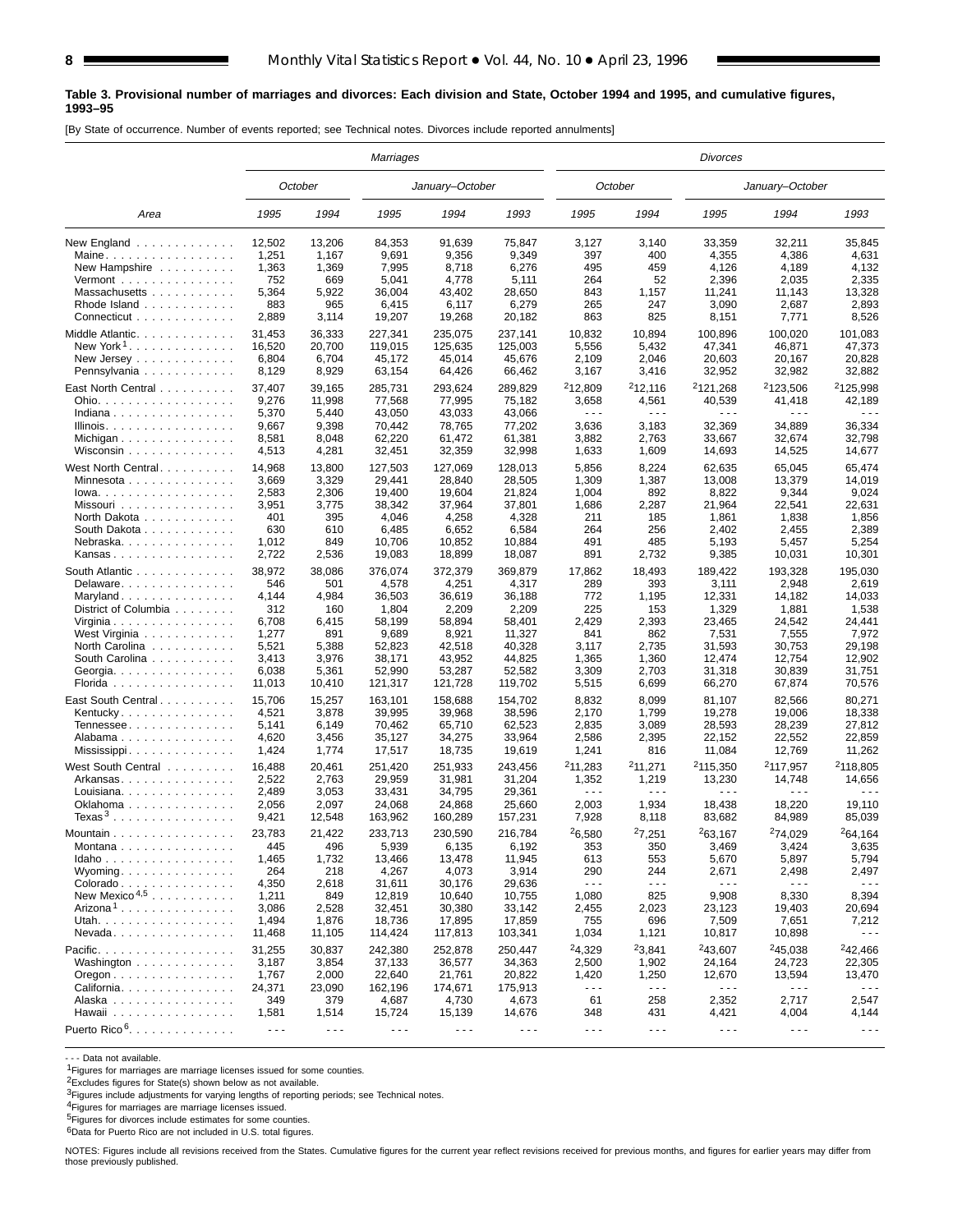#### **Table 4. Provisional number of deaths under 1 year and infant mortality rates: Each division and State, 12 months ending with October 1994 and 1995**

[Data are estimates by State of residence; see Technical notes. Infant mortality rates are deaths under 1 year per 1,000 live births in specified area]

|                         |                      |                      | 12 months ending with October |                      |
|-------------------------|----------------------|----------------------|-------------------------------|----------------------|
|                         | 1995                 |                      | 1994                          |                      |
| Area                    | Number               | Rate                 | Number                        | Rate                 |
|                         | 1665                 | 15.2                 | 1,100                         | 6.2                  |
|                         | 71                   | 5.1                  | 93                            | 6.1                  |
| New Hampshire           | 71                   | 4.8                  | 96                            | 6.6                  |
|                         | 39                   | 5.5                  | 40                            | 6.0                  |
|                         | 393                  | 5.0                  | 472                           | 5.6                  |
|                         | 91                   | 7.0                  | 84                            | 6.2                  |
|                         | $- - -$              | $- - -$              | 315                           | 7.4                  |
|                         | 11,934               | 17.3                 | 4,414                         | 8.0                  |
|                         | $- - -$              | $- - -$              | 2,206                         | 8.0                  |
|                         | 804                  | 7.2                  | 967                           | 8.2                  |
|                         | 1,130                | 7.4                  | 1,241                         | 7.9                  |
|                         | 5,361                | 8.5                  | 5,704                         | 8.9                  |
|                         | 1,328                | 8.5                  | 1,420                         | 9.0                  |
|                         | 750                  | 9.0                  | 807                           | 9.8                  |
|                         | 1,623                | 8.7                  | 1,727                         | 9.1                  |
|                         | 1,156                | 8.6                  | 1,211                         | 8.7                  |
|                         | 504                  | 7.5                  | 539                           | 7.8                  |
| West North Central      | 1,866                | 7.4                  | 1,987                         | 7.9                  |
|                         | 392                  | 6.2                  | 471                           | 7.3                  |
|                         | 251                  | 7.3                  | 245                           | 6.7                  |
|                         | 592                  | 7.9                  | 619                           | 8.1                  |
|                         | 49                   | 5.6                  | 59                            | 6.9                  |
|                         | 115                  | 10.6                 | 123                           | 11.7                 |
|                         | 183                  | 7.8                  | 171                           | 7.5                  |
|                         | 284                  | 7.6                  | 299                           | 8.8                  |
|                         | 5,641                | 8.6                  | 6,019                         | 9.1                  |
| Delaware                | 70                   | 6.9                  | 76                            | 7.3                  |
| Maryland                | 665                  | 8.9                  | 648                           | 9.2                  |
|                         | 155                  | 17.3                 | 185                           | 19.0                 |
|                         | 686                  | 7.5                  | 758                           | 8.1                  |
|                         | 151                  | 7.2                  | 156                           | 7.1                  |
|                         | 1,007                | 9.8                  | 984                           | 9.6                  |
|                         | 411                  | 8.3                  | 481                           | 9.5                  |
|                         | 1,069                | 9.4                  | 1,104                         | 10.1                 |
|                         | 1,427                | 7.7                  | 1,627                         | 8.4                  |
|                         | 2,168                | 9.5                  | 2,072                         | 9.1                  |
|                         | 403                  | 7.8                  | 403                           | 7.7                  |
|                         | 722                  | 9.8                  | 649                           | 8.9                  |
|                         | 617                  | 10.0                 | 606                           | 10.0                 |
|                         | 426                  | 10.5                 | 414                           | 9.9                  |
|                         | 3,468                | 7.3                  | 3,798                         | 8.1                  |
|                         | 262                  | 7.8                  | 303                           | 8.8                  |
|                         | 631                  | 9.2                  | 672                           | 9.8                  |
|                         | 408                  | 8.7                  | 452                           | 9.8                  |
|                         | 2,167                | 6.6                  | 2,371                         | 7.4                  |
|                         | 1,665                | 6.9                  | 1,791                         | 7.4                  |
|                         | 81                   | 7.2                  | 97                            | 8.8                  |
|                         | 111                  | 6.3                  | 122                           | 7.0                  |
|                         | 58                   | 9.1                  | 47                            | 7.1                  |
|                         | 354                  | 6.9                  | 370                           | 6.8                  |
|                         | 203                  | 7.4                  | 254                           | 8.9                  |
|                         | 520                  | 7.4                  | 535                           | 7.9                  |
|                         | 219                  | 5.5                  | 223                           | 5.9                  |
|                         | 119                  | 5.8                  | 143                           | 7.0                  |
|                         | 4,411                | 6.3                  | 4,867                         | 6.5                  |
|                         | 414                  | 5.3                  | 416                           | 5.2                  |
|                         | 272                  | 6.2                  | 286                           | 7.0                  |
| California <sup>2</sup> | 3,539                | 6.4                  | 3,956                         | 6.7                  |
|                         | 72                   | 7.0                  | 74                            | 6.0                  |
|                         | 114                  | 6.2                  | 135                           | 6.9                  |
|                         | $\sim$ $\sim$ $\sim$ | $\sim$ $\sim$ $\sim$ | $\sim$ $\sim$ $\sim$          | $\sim$ $\sim$ $\sim$ |

- - - Data not available.

1Excludes figures for State shown below as not available.

2Figures include adjustments for varying lengths of reporting periods; see Technical notes.

3 Data for Puerto Rico are not included in U.S. total figures.

NOTES: Figures include all revisions received from the States. Figures for the current year reflect revisions received for previous months, and figures for earlier years may differ from those previously published.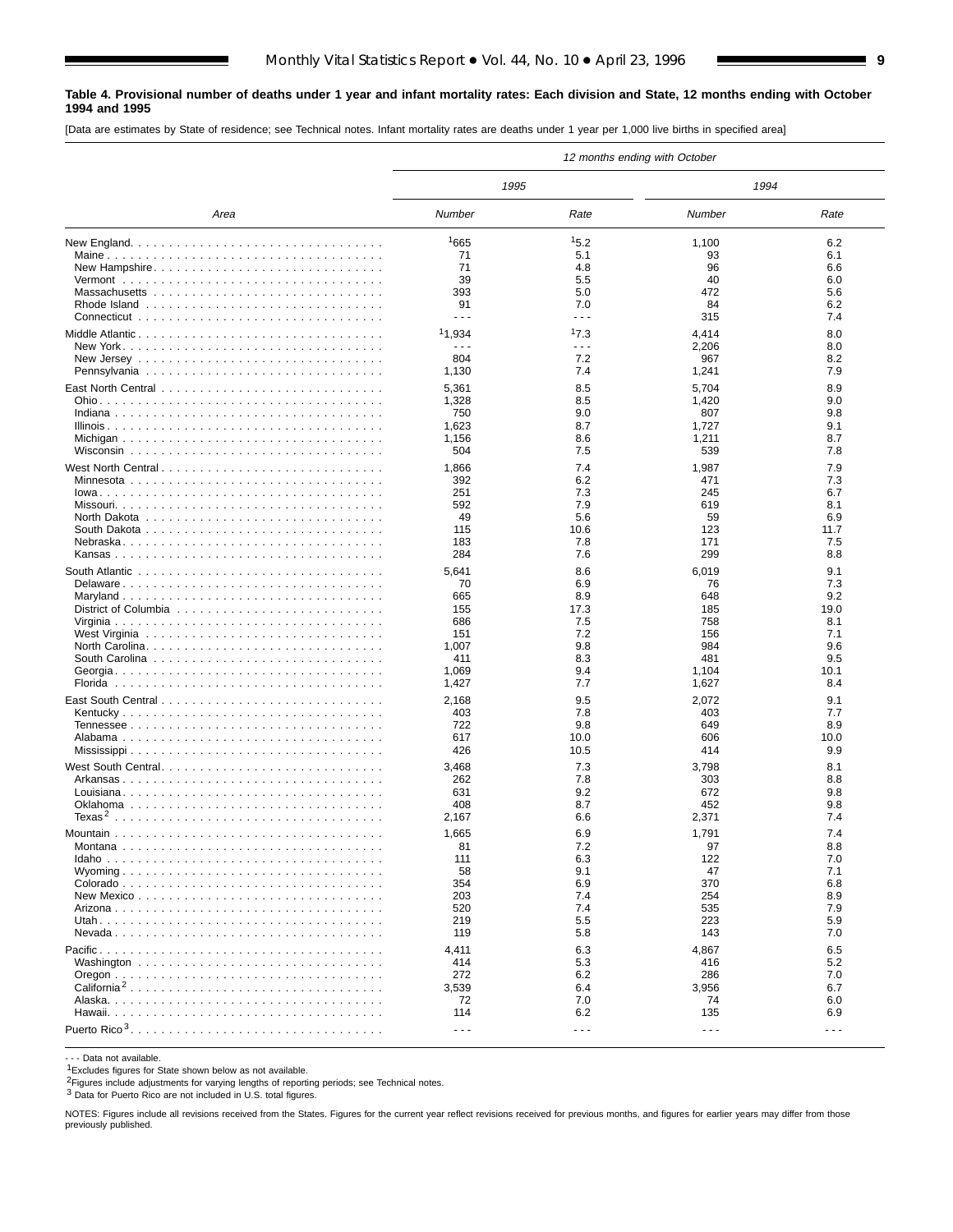#### **Table 5. Provisional number of deaths and death rates, by age, race, and sex, and age-adjusted death rates by race and sex: United States, September 1994 and 1995, cumulative figures 1994 and 1995, and 12 months ending with September 1994 and 1995**

[Data are provisional, estimated from a 10-percent sample of deaths. Age-specific rates on an annual basis per 100,000 population in specified group; age-adjusted rates per<br>100,000 U.S. standard million population; see Tec

|                                        |               |          | September            |                    |                      |                    | January-September    |                    |                      |               | 12 months ending with September |                    |
|----------------------------------------|---------------|----------|----------------------|--------------------|----------------------|--------------------|----------------------|--------------------|----------------------|---------------|---------------------------------|--------------------|
|                                        |               | 1995     |                      | 1994               | 1995                 |                    | 1994                 |                    | 1995                 |               | 1994                            |                    |
| Age, race, and sex                     | Number        | Rate     | Number               | Rate               | Number               | Rate               | Number               | Rate               | Number               | Rate          | Number                          | Rate               |
| All races, both sexes <sup>1</sup>     |               |          |                      |                    |                      |                    |                      |                    |                      |               |                                 |                    |
| All ages.                              | 178,000       | 820.9    | 178,000              | 827.0              | 1,735,000            | 884.0              | 1,724,000            | 885.7              | 2,297,000            | 876.0         | 2,293,000                       | 882.1              |
|                                        |               |          |                      |                    |                      | <sup>2</sup> 769.1 | 23,800               | 2807.1             | 29,700               | 2775.1        | 32,000                          | 2809.7             |
| Under 1 year.<br>$1-4$ years           | 3,360         | 70.8     | 3,740                | 79.1               | 22,100<br>5,200      | 43.9               | 5,440                | 45.7               | 6,940                | 43.9          | 7,070                           | 44.5               |
| $5-14$ years. $\ldots$                 |               |          |                      |                    | 6,000                | 21.0               | 6,530                | 23.3               | 8,020                | 21.1          | 8,520                           | 22.8               |
| 15-24 years                            | 3,030         | 102.6    | 2,960                | 100.0              | 25,850               | 96.2               | 26,730               | 99.3               | 35,010               | 97.5          | 35,240                          | 98.0               |
| 25-34 years                            | 4,710         | 140.7    | 5,030                | 148.0              | 44,070               | 144.0              | 43,880               | 141.5              | 58,660               | 143.2         | 59,490                          | 143.3              |
| 35-44 years                            | 8,720         | 248.7    | 8,810                | 255.9              | 77,000               | 242.9              | 75,700               | 243.4              | 101,740              | 240.5         | 100,020                         | 241.0              |
|                                        | 11,290        | 438.1    | 11,210               | 452.7              | 107,900              | 466.8              | 101,690              | 457.5              | 141,970              | 460.6         | 135,550                         | 457.4              |
| 45-54 years<br>55-64 years             | 18,990        | 1,091.6  | 18,820               | 1,088.2            | 175,980              | 1,114.5            | 180,490              | 1,148.4            | 235,280              | 1,115.3       | 240,090                         | 1,143.0            |
| 65–74 years                            | 36,890        | 2,392.9  | 37,560               | 2,437.7            | 362,480              | 2,584.6            | 367,280              | 2,623.3            | 479,760              | 2,558.7       | 488,860                         | 2,612.4            |
| 75-84 years                            | 49,370        | 5,363.6  | 49,030               | 5,406.8            | 490,220              | 5,903.1            | 485,440              | 5,929.7            | 649,600              | 5,864.9       | 645,640                         | 5,906.5            |
| 85 years and over.                     | 41,180        | 13,711.6 | 40,310               | 14,028.6           | 417,040              | 15,443.5           | 406,850              | 15,722.1           | 548,860              | 15,254.6      | 540,600                         | 15,701.4           |
| Not stated                             | 70            | $\ldots$ | 50                   |                    | 810                  |                    | 450                  | $\cdots$           | 1,020                |               | 670                             |                    |
|                                        |               |          |                      | $\sim$ $\sim$      |                      | $\sim$ $\sim$      |                      |                    |                      | $\cdots$      |                                 | $\sim$ $\sim$      |
| Age-adjusted rate $3 \ldots$ .         | $\ldots$      | 478.7    | $\ldots$             | 487.3              | $\sim 100$           | 507.4              | $\sim 100$           | 513.5              | $\cdots$             | 504.2         | $\sim$ .                        | 511.6              |
| All races, male <sup>1</sup>           |               |          |                      |                    |                      |                    |                      |                    |                      |               |                                 |                    |
| All ages.                              | 90,630        | 857.9    | 92,140               | 878.9              | 880,720              | 919.2              | 882,000              | 928.3              | 1,165,310            | 910.4         | 1,174,100                       | 924.9              |
| Under 1 year.                          |               |          |                      |                    | 12,240               | <sup>2</sup> 831.9 | 13,310               | <sup>2</sup> 883.9 | 16,660               | 2848.3        | 18,170                          | 2899.5             |
| $1-4$ years                            | 1,940         | 79.8     | 2,070                | 85.5               | 2,940                | 48.8               | 3,230                | 53.2               | 3,950                | 48.8          | 4,200                           | 51.7               |
| $5-14$ years                           |               |          |                      |                    | 3,630                | 25.0               | 3,930                | 27.4               | 4,750                | 24.4          | 5,060                           | 26.4               |
| 15–24 years $\ldots$                   | 2,250         | 149.2    | 2,170                | 143.6              | 19,650               | 143.3              | 20,480               | 149.0              | 26,810               | 146.2         | 26,930                          | 146.5              |
| 25-34 years                            | 3,440         | 205.6    | 3,680                | 216.6              | 32,120               | 209.9              | 32,040               | 206.7              | 42,740               | 208.8         | 43,770                          | 210.8              |
| 35-44 years                            | 6,030         | 346.7    | 6,030                | 352.9              | 53,440               | 339.9              | 52,810               | 342.4              | 70,630               | 336.7         | 69,580                          | 338.0              |
| 45-54 years                            | 7,220         | 573.6    | 7,090                | 585.8              | 68,070               | 602.8              | 64,080               | 589.8              | 89,500               | 594.4         | 85,230                          | 588.4              |
| 55-64 years                            | 11,090        | 1,341.1  | 11,420               | 1,389.6<br>3.186.3 | 105,520              | 1,406.4            | 110,370              | 1,478.3            | 141,690              | 1,413.9       | 146,170                         | 1,464.5            |
| 65-74 years                            | 21,150        | 3,085.8  | 21,750               |                    | 206.800              | 3,319.6            | 211,320              | 3,411.1            | 272,630              | 3,273.3       | 281,130                         | 3,396.5            |
| 75-84 years                            | 24,010        | 6,710.8  | 24,250               | 6,950.3            | 240,390              | 7,471.6            | 237,740              | 7,564.6            | 316,930              | 7,392.8       | 316,830                         | 7,556.2            |
| 85 years and over.                     | 13,460        | 16,023.8 | 13,630               | 16,767.6           | 135,400              | 17,945.9           | 132,400              | 18,152.4           | 178,380              | 17,749.3      | 176,620                         | 18,189.5           |
| Not stated                             | 40            | $\sim$ . | 50                   | $\sim$ .           | 510                  | $\ldots$           | 290                  | $\cdots$           | 640                  | $\cdots$      | 400                             | $\sim$ $\sim$      |
| Age-adjusted rate $3 \ldots$ .         | $\sim$ .      | 612.7    | $\sim$ $\sim$        | 631.9              | $\cdots$             | 651.2              | $\sim$ $\sim$        | 664.4              | $\sim$ $\sim$ $\sim$ | 646.8         | $\cdots$                        | 662.0              |
| All races, female <sup>1</sup>         |               |          |                      |                    |                      |                    |                      |                    |                      |               |                                 |                    |
| All ages.                              | 86,980        | 785.6    | 85,380               | 777.4              | 853,890              | 850.3              | 842,240              | 845.9              | 1,131,250            | 843.1         | 1,119,630                       | 841.6              |
| Under 1 year.                          |               |          |                      |                    | 9,830                | <sup>2</sup> 699.6 | 10,440               | <sup>2</sup> 724.7 | 13,060               | 2696.9        | 13,810                          | <sup>2</sup> 714.4 |
| $1-4$ years                            | 1,420         | 61.3     | 1,670                | 72.4               | 2,260                | 39.2               | 2,210                | 38.1               | 2,990                | 38.7          | 2,860                           | 36.9               |
| $5 - 14$ years                         |               |          |                      |                    | 2,370                | 17.1               | 2,610                | 19.1               | 3,270                | 17.6          | 3,460                           | 18.9               |
| 15-24 years                            | 780           | 53.9     | 790                  | 54.6               | 6,200                | 47.1               | 6,250                | 47.5               | 8,200                | 46.6          | 8,310                           | 47.2               |
| 25-34 years                            | 1,270         | 75.8     | 1,340                | 78.9               | 11,950               | 78.1               | 11,850               | 76.3               | 15,920               | 77.7          | 15,710                          | 75.7               |
| 35-44 years                            | 2,690         | 152.2    | 2,780                | 160.3              | 23,560               | 147.5              | 22,890               | 146.0              | 31,110               | 145.9         | 30.440                          | 145.5              |
| 45–54 years                            | 4,070         | 308.8    | 4,110                | 324.6              | 39,820               | 336.8              | 37,610               | 331.1              | 52,470               | 332.8         | 50,320                          | 332.2              |
| 55-64 years                            | 7,900         | 865.5    | 7,400                | 815.3              | 70,460               | 850.4              | 70,120               | 849.9              | 93,590               | 845.2         | 93,920                          | 851.8              |
| 65-74 years                            | 15,740        | 1,838.0  | 15,810               | 1,842.3            | 155,680              | 1,997.2            | 155,960              | 1,998.3            | 207,120              | 1,987.5       | 207,730                         | 1,990.7            |
| 75–84 years                            | 25,370        | 4,508.7  | 24,780               | 4,441.5            | 249,830              | 4,911.4            | 247,700              | 4,911.2            | 332,670              | 4,900.9       | 328,810                         | 4,879.9            |
| 85 years and over.                     | 27,720        | 12,818.7 | 26,680               | 12,942.8           | 281,630              | 14,470.8           | 274,450              | 14,762.2           | 370,480              | 14,282.2      | 363,980                         | 14,724.1           |
| Not stated.<br>designed and control of | 30            |          |                      |                    | 300                  |                    | 160                  |                    | 380                  |               | 270                             |                    |
| Age-adjusted rate $3 \ldots$ .         | $\sim$ $\sim$ | 366.2    | $\cdots$             | 367.3              | $\cdots$             | 387.7              | .                    | 388.0              | $\cdots$             | 385.3         | $\cdots$                        | 386.8              |
| White                                  |               |          |                      |                    |                      |                    |                      |                    |                      |               |                                 |                    |
| All ages                               | 152,180       | 847.9    | 151,790              | 851.6              | 1,489,620            | 914.4              | 1,482,050            | 916.4              | 1,972,930            | 906.4         | 1,972,700                       | 912.9              |
| Under 1 year.                          |               |          |                      |                    | 14,480               | 2643.2             | 15,300               | 2661.9             | 19,530               | 2649.7        | 20,600                          | 2663.9             |
| $1-4$ years                            | 2,260         | 60.1     | 2,390                | 63.8               | 3,520                | 37.7               | 3,570                | 37.8               | 4,710                | 37.7          | 4,680                           | 37.3               |
| $5-14$ years.                          |               |          |                      |                    | 4,350                | 19.2               | 4,620                | 20.7               | 5,760                | 19.1          | 6,110                           | 20.5               |
| 15–24 years                            | 2,300         | 97.6     | 2,080                | 88.1               | 18,200               | 84.9               | 19,010               | 88.4               | 24,410               | 85.1          | 24,870                          | 86.5               |
| 25-34 years                            | 3,290         | 120.3    | 3,650                | 131.3              | 31,210               | 124.7              | 30,850               | 121.4              | 41,720               | 124.6         | 42,130                          | 123.9              |
| 35-44 years                            | 6,360         | 217.9    | 6,200                | 216.2              | 54,670               | 207.0              | 53,580               | 206.6              | 72,530               | 205.8         | 71,130                          | 205.6              |
| 45-54 years                            | 8,590         | 390.0    | 8,490                | 400.3              | 82,770               | 418.5              | 78,220               | 410.7              | 108,920              | 413.0         | 104,350                         | 410.8              |
| 55-64 years                            | 15,410        | 1,025.5  | 15,400               | 1,028.9            | 142,750              | 1,045.7            | 147,630              | 1,084.4            | 190,990              | 1,047.1       | 196,510                         | 1,079.6            |
| 65-74 years                            | 31,900        | 2,333.7  | 32,520               | 2,377.0            | 312,570              | 2,511.5            | 317,730              | 2,553.9            | 414,130              | 2,488.5       | 422,270                         | 2,539.1            |
| 75-84 years                            | 44,340        | 5,312.9  | 44,010               | 5,358.3            | 440,610              | 5,851.1            | 436,710              | 5,886.9            | 584,290              | 5,816.7       | 581,890                         | 5,874.1            |
| 85 years and over.                     | 37,670        | 13,788.2 | 37,030               | 14,114.4           | 383,870              | 15,619.3           | 374,560              | 15,855.7           | 505,170              | 15,420.3      | 497,750                         | 15,826.7           |
| Not stated                             | 50            | $\sim$ . | 20                   | $\ldots$           | 620                  | $\sim$ $\sim$      | 280                  | $\sim$ $\sim$      | 770                  | $\sim$ $\sim$ | 420                             | $\ldots$           |
| Age-adjusted rate $3 \ldots$ .         | $\ldots$      | 453.3    | $\sim$ $\sim$ $\sim$ | 459.1              | $\sim$ $\sim$ $\sim$ | 479.4              | $\sim$ $\sim$ $\sim$ | 485.5              | $\ldots$             | 476.6         | $\cdots$                        | 484.0              |

See footnotes at end of table.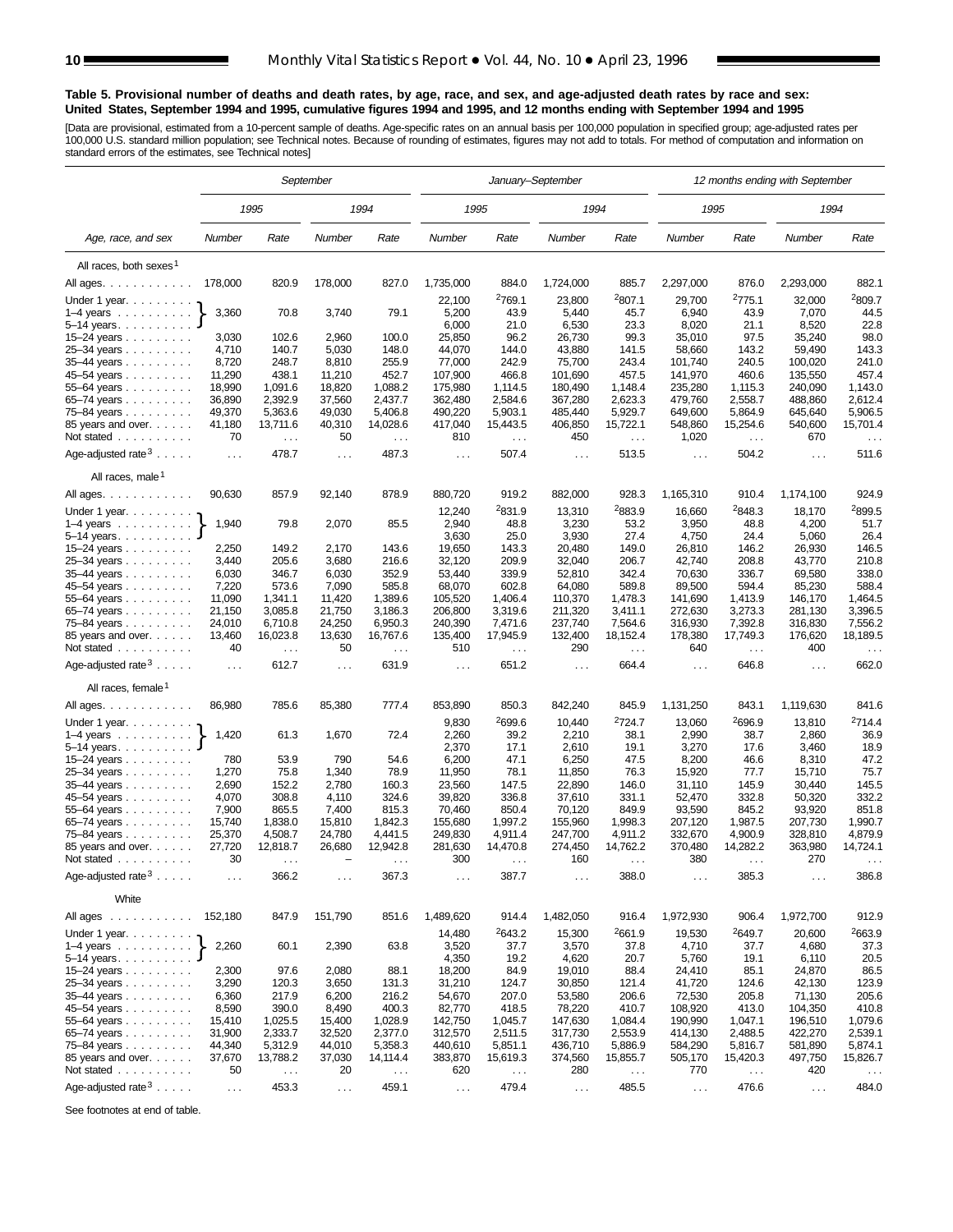#### **Table 5. Provisional number of deaths and death rates, by age, race, and sex, and age-adjusted death rates by race and sex: United States, September 1994 and 1995, cumulative figures 1994 and 1995, and 12 months ending with September 1994 and 1995—Con.**

[Data are provisional, estimated from a 10-percent sample of deaths. Age-specific rates on an annual basis per 100,000 population in specified group; age-adjusted rates per<br>100,000 U.S. standard million population; see Tec

|                                                        |                          |                       | September        |                      |                      | January-September    |                    |                              | 12 months ending with September |                      |                    |                           |  |
|--------------------------------------------------------|--------------------------|-----------------------|------------------|----------------------|----------------------|----------------------|--------------------|------------------------------|---------------------------------|----------------------|--------------------|---------------------------|--|
|                                                        |                          | 1995                  |                  | 1994                 |                      | 1995                 |                    | 1994                         |                                 | 1995                 |                    | 1994                      |  |
| Age, race, and sex                                     | Number                   | Rate                  | Number           | Rate                 | Number               | Rate                 | Number             | Rate                         | Number                          | Rate                 | Number             | Rate                      |  |
| White male                                             |                          |                       |                  |                      |                      |                      |                    |                              |                                 |                      |                    |                           |  |
| All ages.                                              | 76,790                   | 872.1                 | 78,310           | 895.7                | 748,300              | 936.5                | 748,980            | 944.4                        | 990,070                         | 927.3                | 997,920            | 941.7                     |  |
| Under 1 year. $\ldots$                                 |                          |                       |                  |                      | 8,110                | <sup>2</sup> 702.4   | 8,480              | <sup>2</sup> 716.6           | 10,970                          | 2711.4               | 11,610             | <sup>2</sup> 730.6        |  |
| $1-4$ years $\ldots$ $\ldots$ $\ldots$ .               | 1,350                    | 70.0                  | 1,330            | 69.2                 | 2,130                | 44.5                 | 2,140              | 44.5                         | 2,830                           | 44.1                 | 2,810              | 43.7                      |  |
| $5 - 14$ years.                                        |                          |                       |                  |                      | 2,620                | 22.7                 | 2,740              | 23.8                         | 3,390                           | 21.9                 | 3,650              | 23.9                      |  |
| $15 - 24$ years                                        | 1,660                    | 137.3                 | 1,490            | 122.9                | 13,680               | 124.2                | 14,360             | 130.0                        | 18,450                          | 125.4                | 18,660             | 126.4                     |  |
| 25-34 years                                            | 2,470                    | 178.9                 | 2,750            | 195.9                | 23,220               | 183.7                | 22,910             | 178.6                        | 30,950                          | 183.0                | 31,380             | 182.7                     |  |
| 35-44 years                                            | 4,500                    | 307.4                 | 4,290            | 298.3                | 38,590               | 291.4                | 37,790             | 290.5                        | 51,280                          | 290.3                | 50,120             | 288.9                     |  |
| 45-54 years<br>55–64 years $\ldots$                    | 5,520<br>9,130           | 507.6<br>1,263.7      | 5,460<br>9,440   | 521.4<br>1,312.8     | 52,630<br>86,790     | 539.2<br>1,323.0     | 49,790<br>91,220   | 529.6<br>1,394.7             | 69,090<br>116,540               | 530.6<br>1,329.9     | 66,350<br>120,730  | 529.1<br>1,380.9          |  |
| 65-74 years                                            | 18,220                   | 2,976.3               | 19,220           | 3,149.4              | 179,730              | 3,227.9              | 183,760            | 3,315.6                      | 237,510                         | 3,189.8              | 244,540            | 3,302.4                   |  |
| 75-84 years                                            | 21,650                   | 6,650.0               | 21,840           | 6,892.9              | 217,140              | 7,417.9              | 214,820            | 7,523.0                      | 286,060                         | 7,333.0              | 286,650            | 7,523.6                   |  |
| 85 years and over.                                     | 12,250                   | 16,165.0              | 12,450           | 16,924.6             | 123,230              | 18,098.9             | 120,790            | 18,322.7                     | 162,490                         | 17,915.1             | 161,150            | 18,333.3                  |  |
| Not stated                                             | 40                       | $\sim$ $\sim$         | 20               | $\sim$ $\sim$        | 420                  | $\sim$ .             | 190                | $\sim$ $\sim$                | 520                             | $\sim$ $\sim$        | 270                | $\cdots$                  |  |
| Age-adjusted rate $3 \ldots$ .                         | $\sim$ $\sim$ $\sim$     | 578.8                 | $\ldots$         | 597.4                | $\sim$ $\sim$ $\sim$ | 615.0                | $\ldots$           | 626.8                        | $\ldots$                        | 610.6                | $\cdots$           | 625.0                     |  |
| White female                                           |                          |                       |                  |                      |                      |                      |                    |                              |                                 |                      |                    |                           |  |
| All ages.                                              | 75,390                   | 824.5                 | 73,480           | 809.1                | 741,320              | 893.1                | 733,070            | 889.5                        | 982,850                         | 886.2                | 974,770            | 885.2                     |  |
| Under 1 year. $\ldots$                                 | 900                      |                       |                  |                      | 6,370                | <sup>2</sup> 580.8   | 6,820              | 2605.4                       | 8,550                           | 2584.0<br>30.8       | 8,990              | 2593.8                    |  |
| $1-4$ years $\ldots$ $\ldots$ $\ldots$<br>$5-14$ years |                          | 49.2                  | 1,050            | 57.5                 | 1,390<br>1,730       | 30.6<br>15.7         | 1,430<br>1,880     | 31.0<br>17.2                 | 1,880<br>2,370                  | 16.1                 | 1,870<br>2,460     | 30.5<br>17.0              |  |
| 15–24 years                                            | 640                      | 55.8                  | 580              | 50.4                 | 4,520                | 43.2                 | 4,650              | 44.4                         | 5,960                           | 42.7                 | 6,220              | 44.4                      |  |
| 25-34 years                                            | 820                      | 60.6                  | 900              | 65.4                 | 7,990                | 64.5                 | 7,930              | 63.2                         | 10,770                          | 65.0                 | 10,750             | 63.9                      |  |
| 35-44 years                                            | 1,870                    | 128.5                 | 1,910            | 133.6                | 16,080               | 122.1                | 15,790             | 122.1                        | 21,250                          | 120.9                | 21,000             | 121.7                     |  |
| 45-54 years                                            | 3,070                    | 275.3                 | 3,030            | 282.2                | 30,140               | 301.2                | 28,430             | 294.7                        | 39,830                          | 298.3                | 38,000             | 295.5                     |  |
| 55-64 years                                            | 6,290                    | 806.2                 | 5,960            | 766.4                | 55,960               | 789.2                | 56,420             | 797.4                        | 74,450                          | 785.6                | 75,780             | 801.1                     |  |
| 65-74 years<br>75–84 years                             | 13,680<br>22,690         | 1,812.5<br>4,457.6    | 13,290<br>22,170 | 1,753.7<br>4,394.5   | 132,830<br>223,470   | 1,931.5<br>4,854.9   | 133,970<br>221,890 | 1,941.9<br>4,862.8           | 176,620<br>298,240              | 1,920.6<br>4,854.2   | 177,730<br>295,240 | 1,926.4<br>4,843.2        |  |
| 85 years and over.<br>Not stated                       | 25,420<br>10             | 12,875.8<br>$\ddotsc$ | 24,580           | 13,019.4<br>$\ldots$ | 260,640<br>200       | 14,667.0<br>$\cdots$ | 253,780<br>90      | 14,901.8<br>$\cdots$         | 342,680<br>250                  | 14,465.2<br>$\sim$ . | 336,600<br>150     | 14,854.4<br>$\sim$ $\sim$ |  |
| Age-adjusted rate $3 \ldots$ .                         | $\sim$ .                 | 347.4                 | $\sim$ .         | 343.6                | $\sim$ .             | 365.9                | $\sim$ .           | 367.7                        | $\sim$ .                        | 364.1                | $\sim$ $\sim$      | 366.7                     |  |
| <b>Black</b>                                           |                          |                       |                  |                      |                      |                      |                    |                              |                                 |                      |                    |                           |  |
| All ages.                                              | 22,260                   | 814.8                 | 22,460           | 833.8                | 215,700              | 872.1                | 214,300            | 879.1                        | 284,920                         | 862.5                | 284,020            | 872.5                     |  |
| Under 1 year.                                          |                          |                       |                  |                      | 6,820                | 21,464.0             | 7,480              | 21,579.2                     | 9,190                           | 21,479.9             | 10,150             | 21,603.5                  |  |
| $1-4$ years<br>$5 - 14$ years.                         | 990                      | 133.5                 | 1,190            | 161.5                | 1,460<br>1,370       | 78.5<br>30.9         | 1,560<br>1,580     | 82.6<br>36.3                 | 1,960<br>1,830                  | 78.8<br>31.1         | 1,960<br>2,020     | 77.9<br>35.1              |  |
| 15-24 years                                            | 590                      | 131.4                 | 780              | 175.4                | 6,580                | 161.6                | 6,780              | 167.9                        | 9,130                           | 167.9                | 9,100              | 169.0                     |  |
| 25-34 years                                            | 1,320                    | 296.6                 | 1,210            | 270.4                | 11,690               | 288.4                | 11,510             | 282.0                        | 15,340                          | 282.5                | 15,320             | 280.6                     |  |
| 35-44 years                                            | 2,090                    | 488.2                 | 2,360            | 566.8                | 20,390               | 528.2                | 20.470             | 545.7                        | 26,590                          | 516.0                | 26,630             | 532.3                     |  |
| 45–54 years                                            | 2,430                    | 903.0                 | 2,400            | 939.8                | 22,290               | 927.0                | 20,850             | 911.9                        | 29,320                          | 915.1                | 27,670             | 907.8<br>1,834.9          |  |
| 55–64 years<br>65-74 years                             | 3,060<br>4,380           | 1,744.6<br>3,293.6    | 2,960<br>4,400   | 1,719.0<br>3,333.3   | 29,130<br>44,060     | 1,836.3<br>3.654.0   | 28,790<br>44,000   | 1,845.6<br>3,672.9           | 38,880<br>57,910                | 1,834.8<br>3,594.7   | 38,220<br>59.160   | 3,697.5                   |  |
| 75–84 years                                            | 4,380                    | 6,405.0               | 4,330            | 6,347.2              | 43,000               | 6,962.2              | 42,900             | 6,975.7                      | 56,680                          | 6,878.6              | 55,880             | 6,789.8                   |  |
| 85 years and over.                                     | 3,010                    | 13,220.8              | 2,810            | 13,730.3             | 28,740               | 14,051.2             | 28,230             | 15,252.9                     | 37,850                          | 13,915.4             | 37,690             | 15,383.7                  |  |
| Not stated $\ldots \ldots \ldots$                      | 20                       | $\cdots$              | 20               | $\cdots$             | 170                  | $\ldots$             | 150                | .                            | 230                             | $\ldots$             | 230                |                           |  |
| Age-adjusted rate $3 \ldots$ .                         | $\ldots$                 | 723.9                 | $\sim$ $\sim$    | 748.6                | $\sim$ $\sim$        | 775.5                | $\sim$ .           | 784.4                        | $\sim$ $\sim$                   | 768.0                | $\sim$ $\sim$      | 779.3                     |  |
| <b>Black male</b>                                      |                          |                       |                  |                      |                      |                      |                    |                              |                                 |                      |                    |                           |  |
| All ages.                                              | 12,080                   | 932.2                 | 11,930           | 933.3                | 115,610              | 985.5                | 116,880            | 1,010.7                      | 153,020                         | 976.6                | 154,480            | 1,000.3                   |  |
| Under 1 year.<br>1–4 years $\}$                        | 510                      | 135.6                 | 620              | 165.9                | 3,620<br>720         | 21,522.6<br>76.3     | 4,350<br>850       | <sup>2</sup> 1,811.1<br>90.4 | 5,020<br>990                    | 21,593.7<br>78.4     | 5,950<br>1,090     | 21,853.6<br>85.6          |  |
| $5-14$ years.                                          |                          |                       |                  |                      | 900                  | 40.3                 | 970                | 44.2                         | 1,190                           | 39.9                 | 1,150              | 39.4                      |  |
| 15-24 years                                            | 460                      | 204.9                 | 570              | 256.5                | 5,160                | 253.6                | 5,350              | 266.1                        | 7,260                           | 267.2                | 7,290              | 271.0                     |  |
| $25 - 34$ years<br>35-44 years                         | 890<br>1,340             | 422.8<br>670.6        | 810<br>1,560     | 382.4<br>802.5       | 8,070<br>13,490      | 420.3<br>747.6       | 8,060<br>13,890    | 417.3<br>793.5               | 10,630<br>17,570                | 413.9<br>730.9       | 10,910<br>17,910   | 422.2<br>767.7            |  |
| 45-54 years                                            | 1,570                    | 1,287.2               | 1,470            | 1,269.3              | 13,860               | 1,270.6              | 12,710             | 1,224.1                      | 18,350                          | 1,263.8              | 16,730             | 1,210.6                   |  |
| $55 - 64$ years                                        | 1,720                    | 2,257.5               | 1,720            | 2,292.1              | 16,440               | 2,385.4              | 16,900             | 2,486.5                      | 21,990                          | 2,387.6              | 22,360             | 2,462.6                   |  |
| 65-74 years                                            | 2,540                    | 4,585.1               | 2,130            | 3,891.1              | 23,560               | 4,696.1              | 24,320             | 4,898.1                      | 30,660                          | 4,576.1              | 32,280             | 4,861.4                   |  |
| 75-84 years                                            | 2,050                    | 8,231.6               | 2,060            | 8,382.4              | 19,870               | 8,847.0              | 19,750             | 8,926.2                      | 26,440                          | 8,842.8              | 25,790             | 8,712.8                   |  |
| 85 years and over.                                     | 1,000                    | 15,208.3              | 970              | 16,166.7             | 9,840                | 16,649.0             | 9,640              | 17,922.8                     | 12,840                          | 16,253.2             | 12,890             | 18,154.9                  |  |
| Not stated                                             | $\overline{\phantom{a}}$ | $\cdots$              | 20               | $\ldots$             | 80                   | $\sim$ $\sim$        | 90                 | $\sim$ $\sim$                | 110                             | $\sim$ $\sim$        | 120                | $\sim$ $\sim$             |  |
| Age-adjusted rate $3 \ldots$ .                         | $\sim 100$               | 969.7                 | $\sim$           | 969.6                | $\sim$ $\sim$        | 1,021.3              | $\sim$             | 1,052.8                      | $\sim$ $\sim$                   | 1,013.9              | $\sim$ $\sim$      | 1,042.0                   |  |

See footnotes at end of table.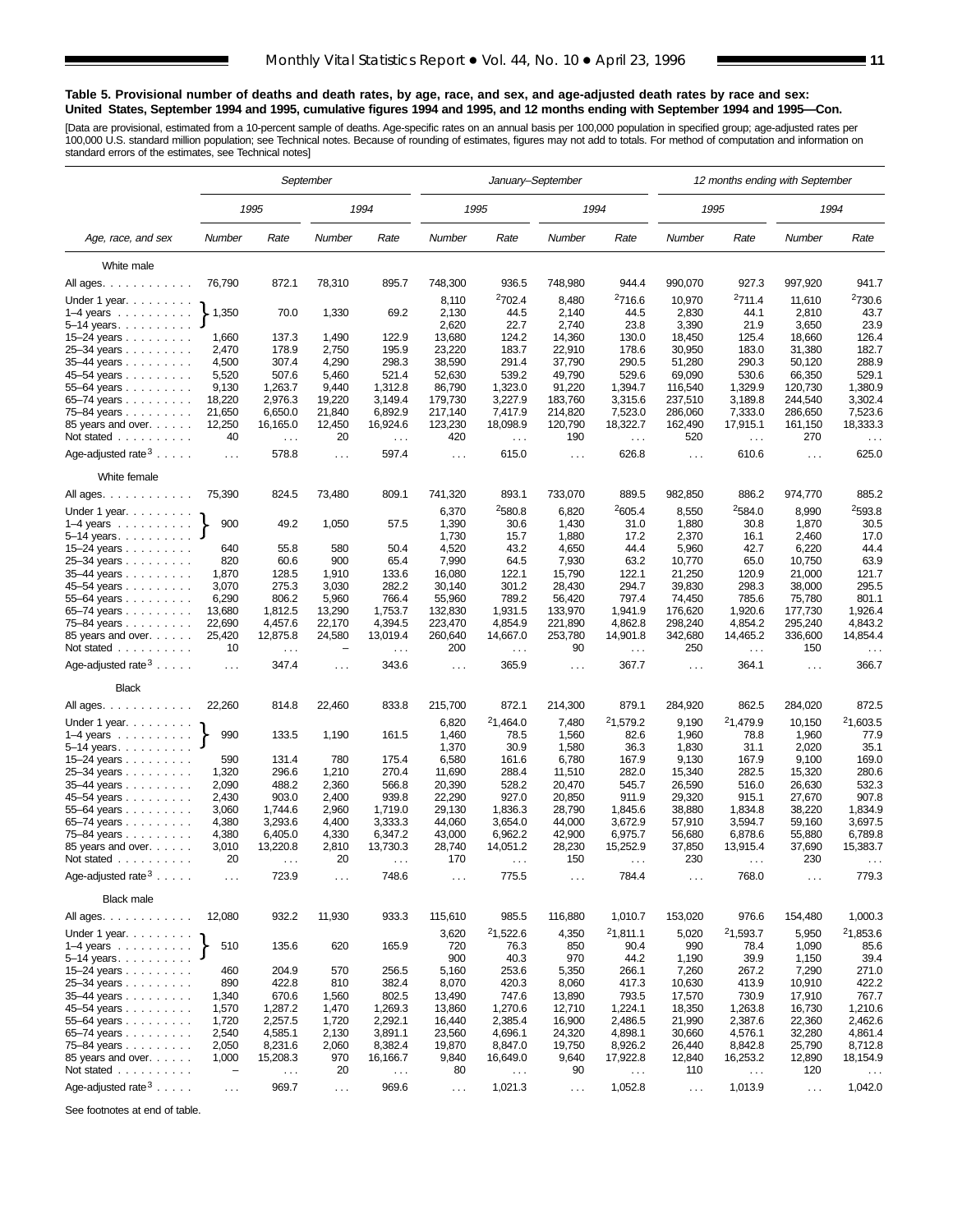#### **Table 5. Provisional number of deaths and death rates, by age, race, and sex, and age-adjusted death rates by race and sex: United States, September 1994 and 1995, cumulative figures 1994 and 1995, and 12 months ending with September 1994 and 1995—Con.**

[Data are provisional, estimated from a 10-percent sample of deaths. Age-specific rates on an annual basis per 100,000 population in specified group; age-adjusted rates per 100,000 U.S. standard million population; see Technical notes. Because of rounding of estimates, figures may not add to totals. For method of computation and information on standard errors of the estimates, see Technical notes]

|                                                                                  |                | September            |                |                     |                     | January-September        |                     |                          |                     | 12 months ending with September |                     |                          |
|----------------------------------------------------------------------------------|----------------|----------------------|----------------|---------------------|---------------------|--------------------------|---------------------|--------------------------|---------------------|---------------------------------|---------------------|--------------------------|
|                                                                                  |                | 1995                 |                | 1994                |                     | 1995                     |                     | 1994                     |                     | 1995                            |                     | 1994                     |
| Age, race, and sex                                                               | Number         | Rate                 | Number         | Rate                | <b>Number</b>       | Rate                     |                     | Rate                     | <b>Number</b>       | Rate                            | Number              | Rate                     |
| <b>Black female</b>                                                              |                |                      |                |                     |                     |                          |                     |                          |                     |                                 |                     |                          |
| All ages.                                                                        | 10,180         | 708.8                | 10,540         | 744.7               | 100,090             | 769.6                    | 97,420              | 760.3                    | 131,890             | 759.4                           | 129,540             | 757.1                    |
| Under 1 year. $\mathbf{p}$<br>1–4 years $\ldots$ $\ldots$ $\}$<br>$5 - 14$ years | 480            | 131.4                | 570            | 157.0               | 3,200<br>750<br>480 | 21,399.4<br>81.8<br>22.1 | 3,120<br>710<br>620 | 21,340.8<br>77.8<br>29.1 | 4,170<br>970<br>650 | 21,362.7<br>79.1<br>22.5        | 4,190<br>870<br>870 | 21,342.9<br>70.1<br>30.6 |
| 15–24 years $\ldots$<br>$25 - 34$ years                                          | 130<br>430     | 57.9<br>183.4        | 210<br>400     | 94.4<br>169.7       | 1,420<br>3,620      | 70.7<br>169.6            | 1,420<br>3,450      | 70.4<br>160.4            | 1,880<br>4.710      | 69.1<br>164.6                   | 1,810<br>4.410      | 67.2<br>153.4            |
| $35-44$ years                                                                    | 750<br>860     | 328.5<br>584.5       | 800<br>920     | 360.4<br>659.2      | 6,900<br>8,420      | 334.9<br>640.7           | 6,580<br>8,150      | 329.2<br>651.4           | 9,020<br>10,980     | 328.1<br>626.7                  | 8,720<br>10,940     | 326.6<br>656.7           |
| 45-54 years<br>55-64 years                                                       | 1,340<br>1,840 | 1,350.7<br>2.371.5   | 1,240<br>2,280 | 1,276.4<br>2.951.1  | 12,690<br>20,490    | 1,414.6<br>2.910.1       | 11,890<br>19.670    | 1,350.6<br>2.807.4       | 16,890<br>27,260    | 1,409.8<br>2.896.9              | 15,860<br>26,880    | 1,349.8<br>2,871.8       |
| $65 - 74$ years<br>75-84 years<br>85 years and over.                             | 2,330<br>2,010 | 5,358.8<br>12,413.7  | 2,280<br>1,840 | 5.224.1<br>12,719.7 | 23,130<br>18,900    | 5.878.7<br>13,006.6      | 23,150<br>18,590    | 5,883.5<br>14,175.2      | 30,250<br>25,010    | 5,761.9<br>12,958.5             | 30,080<br>24,800    | 5,707.8<br>14,252.9      |
| Not stated                                                                       | 20             | $\sim$ $\sim$ $\sim$ | -              | $\cdots$            | 90                  | $\cdots$                 | 60                  | $\cdots$                 | 120                 | $\sim$ $\sim$ $\sim$            | 110                 | $\sim$ $\sim$ $\sim$     |
| Age-adjusted rate $3 \ldots$ .                                                   | $\cdots$       | 535.3                | $\cdots$       | 578.6               | $\cdots$            | 585.2                    | $\cdots$            | 577.4                    | $\cdots$            | 577.7                           | $\cdots$            | 575.9                    |

. . . Category not applicable.

– Quantity zero.

 $1$ Includes races other than white and black.

2Death rates under 1 year (based on population estimates) differ from infant mortality rates (based on live births); see table 9 for infant mortality rates.

3For method of computation, see Technical notes.

NOTES: Figures include all revisions received from the States. Cumulative and 12-month figures for the current year reflect revisions received for previous months, and figures for earlier years<br>may differ from those previo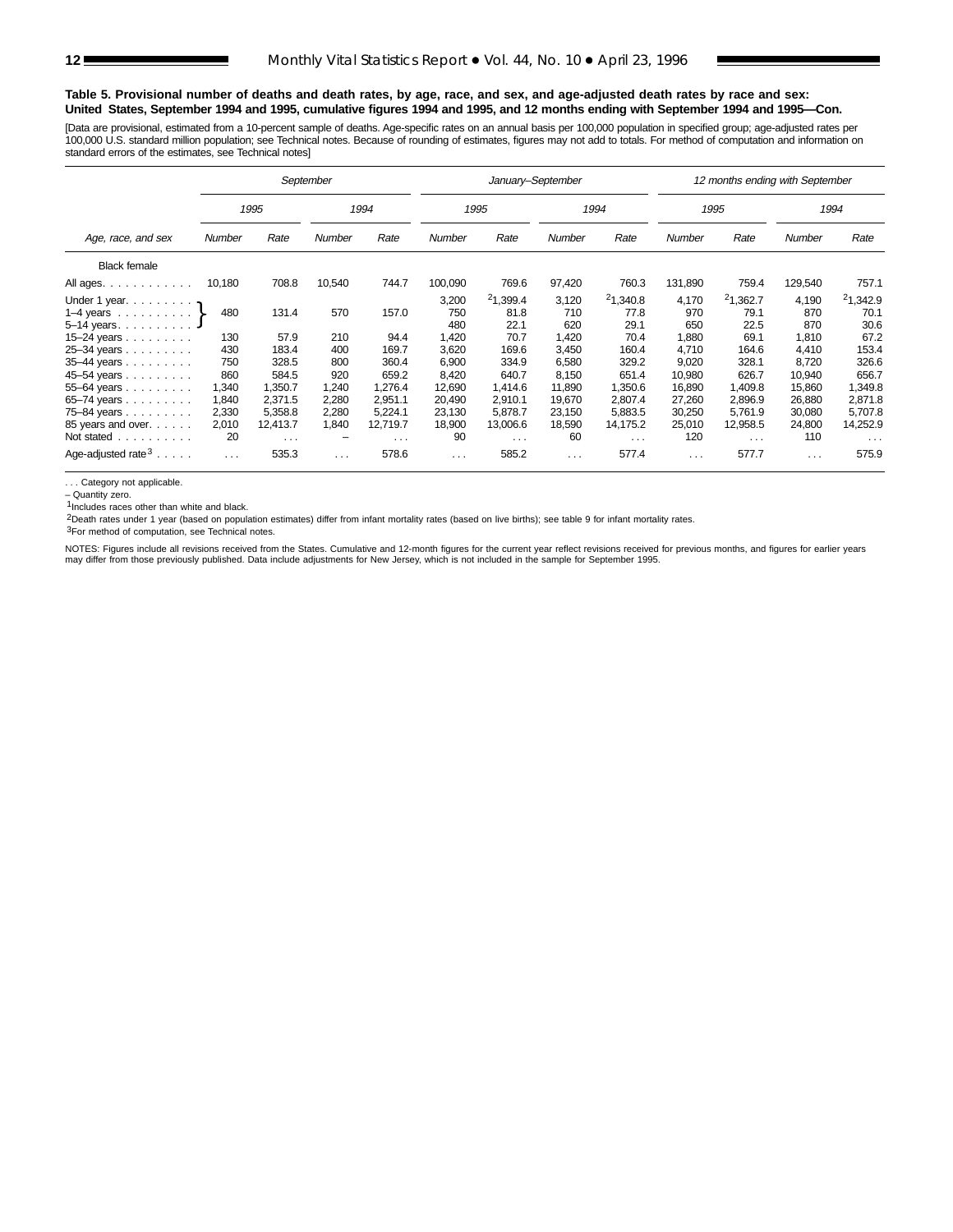#### Table 6. Provisional number of deaths and death rates for 72 selected causes and Human immunodeficiency virus infection: United States, September 1994 and 1995, cumulative figures 1994 and 1995, and 12 months ending with September 1994 and 1995

[Data are provisional, estimated from <sup>a</sup> 10-percent sample of deaths. Rates on an annual basis per 100,000 estimated population. Because of rounding of estimates, figures may not add to totals. For method of computation and information on standard errors of the estimates, see Technical notes. For explanation of asterisks preceding cause-of-death categories, see Technical notes]

|                                                                                                 | September                |                |                  |                |                    | January-September |                    |                |                    | 12 months ending with September |                    |                |
|-------------------------------------------------------------------------------------------------|--------------------------|----------------|------------------|----------------|--------------------|-------------------|--------------------|----------------|--------------------|---------------------------------|--------------------|----------------|
|                                                                                                 | 1995                     |                | 1994             |                | 1995               |                   | 1994               |                | 1995               |                                 | 1994               |                |
| Cause of death (Ninth Revision, International Classification of Diseases, 1975)                 | Number                   | Rate           | Number           | Rate           | Number             | Rate              | Number             | Rate           | Number             | Rate                            | <b>Number</b>      | Rate           |
|                                                                                                 | 178,000                  | 820.9          | 178,000          | 827.0          | 1,735,000          | 884.0             | 1,724,000          | 885.7          | 2,297,000          | 876.0                           | 2.293.000          | 882.1          |
|                                                                                                 | 40                       |                | 80               |                | 500                | 0.2               | 10<br>640          | 0.3            | 610                |                                 | 10                 | 0.3            |
|                                                                                                 | 120                      | 0.5            | 120              | 0.5            | 1,030              | 0.5               | 1,130              | 0.6            | 1,350              | 0.2<br>0.5                      | 780<br>1,400       | 0.5            |
|                                                                                                 | 110                      | 0.5            | 80               |                | 790                | 0.4               | 860                | 0.4            | 1,020              | 0.4                             | 1,090              | 0.4            |
|                                                                                                 | 10                       |                | 40               |                | 240                | 0.1               | 270                | 0.1            | 330                | 0.1                             | 310                | 0.1            |
|                                                                                                 | $\overline{\phantom{0}}$ |                |                  |                |                    | $\star$           | 20                 |                |                    |                                 | 20                 |                |
|                                                                                                 |                          |                | 30               |                | 10<br>280          | 0.1               | 230                | 0.1            | 10<br>350          | 0.1                             | 290                | 0.1            |
|                                                                                                 | 1.410                    | 6.5            | 1.610            | 7.5            | 16,020             | 8.2               | 15,210             | 7.8            | 20,700             | 7.9                             | 20,460             | 7.9            |
|                                                                                                 |                          |                |                  |                |                    | $\star$           |                    |                |                    |                                 |                    |                |
|                                                                                                 |                          |                |                  |                |                    | $\star$           | 10                 |                |                    | $\star$                         | 10                 | $\star$        |
|                                                                                                 | 330                      | 1.5            | 280              | 1.3            | 2,620              | 1.3               | 2,040              | 1.0            | 3,390              | 1.3                             | 2,650              | 1.0            |
| <b>Syphilis</b><br>All other infectious and parasitic                                           | 20                       |                | 20               |                | 120                | 0.1               | 90                 |                | 130                | 0.0                             | 140                | 0.1            |
| diseases <sup>1</sup> 001-003,005,020-032,037,039-041,*042-*044,046-054,056-066,071-088,098-139 | 4,100                    | 18.9           | 4,470            | 20.8           | 37,310             | 19.0              | 34,980             | 18.0           | 49,110             | 18.7                            | 46,630             | 17.9           |
| Malignant neoplasms, including neoplasms of lymphatic and hematopoietic tissues 140–208         | 44,330                   | 204.9          | 44,340           | 206.5          | 402.890            | 205.3             | 403,490            | 207.3          | 537,960            | 205.2                           | 538,360            | 207.1          |
|                                                                                                 | 730                      | 3.4            | 670              | 3.1            | 6,060              | 3.1               | 5,840              | 3.0            | 7,980              | 3.0                             | 8,190              | 3.2            |
| Malignant neoplasms of digestive organs and peritoneum150–159                                   | 10,070                   | 46.5           | 10,710           | 49.9           | 93,790             | 47.8              | 95,130             | 48.9           | 125,580            | 47.9                            | 126,750            | 48.8           |
|                                                                                                 | 13,020                   | 60.2           | 12,490           | 58.2           | 116,240            | 59.2              | 115,600            | 59.4           | 154,600            | 59.0                            | 154,450            | 59.4           |
|                                                                                                 | 3,640<br>5,140           | 16.8<br>23.7   | 3,530<br>5,330   | 16.4<br>24.8   | 32,990<br>45,830   | 16.8<br>23.4      | 32,910<br>46,560   | 16.9<br>23.9   | 44,210<br>61,230   | 16.9<br>23.4                    | 43,930<br>61,680   | 16.9<br>23.7   |
|                                                                                                 | 1,860                    | 8.6            | 1,760            | 8.2            | 17,480             | 8.9               | 16,560             | 8.5            | 22,850             | 8.7                             | 22,450             | 8.6            |
| 199–173,190 Malignant neoplasms of all other and unspecified sites. 170–173,190                 | 5,620                    | 26.0           | 5,610            | 26.1           | 49,550             | 25.2              | 50,490             | 25.9           | 66,540             | 25.4                            | 67,650             | 26.0           |
|                                                                                                 | 1.490                    | 6.9            | 1.780            | 8.3            | 14.920             | 7.6               | 15,160             | 7.8            | 19,740             | 7.5                             | 19,820             | 7.6            |
| Other malignant neoplasms of lymphatic and hematopoietic tissues<br>200–203                     | 2.770                    | 12.8           | 2.470            | 11.5           | 26,030             | 13.3              | 25,240             | 13.0           | 35,240             | 13.4                            | 33,430             | 12.9           |
| Benign neoplasms, carcinoma in situ, and neoplasms of uncertain behavior and                    | 560                      | 2.6            | 520              | 2.4            | 6.440              | 3.3               | 5.880              | 3.0            | 8,240              | 3.1                             | 7,980              | 3.1            |
|                                                                                                 | 4,560                    | 21.1           | 4,250            | 19.8           | 44,170             | 22.5              | 41,230             | 21.2           | 58,200             | 22.2                            | 55,150             | 21.2           |
|                                                                                                 | 260                      | 1.2            | 250              | 1.2            | 2.760              | 1.4               | 2.400              | 1.2            | 3,550              | 1.4                             | 3,240              | 1.2            |
|                                                                                                 | 290                      | 1.3            | 340              | 1.6            | 3,070              | 1.6               | 3,090              | 1.6            | 4,130              | 1.6                             | 4,270              | 1.6            |
|                                                                                                 | 40                       |                | 20               |                | 650                | 0.3               | 650                | 0.3            | 940                | 0.4                             | 840                | 0.3            |
|                                                                                                 | 71,080<br>54,890         | 328.5<br>253.7 | 71,270<br>55,610 | 332.0<br>259.0 | 708,160<br>549,620 | 360.9<br>280.1    | 711,000<br>553,960 | 365.3<br>284.7 | 936,340<br>726,400 | 357.1<br>277.1                  | 945,580<br>737,860 | 363.7<br>283.8 |
| Rheumatic fever and rheumatic heart disease390–398                                              | 370                      | 1.7            | 380              | 1.8            | 3,980              | 2.0               | 4,240              | 2.2            | 5,260              | 2.0                             | 5,720              | 2.2            |
|                                                                                                 | 1.780                    | 8.2            | 2.100            | 9.8            | 18,410             | 9.4               | 18,390             | 9.4            | 23,810             | 9.1                             | 23,610             | 9.1            |
|                                                                                                 | 120                      | 0.5            | 170              | 0.8            | 1,730              | 0.9               | 1,530              | 0.8            | 2,390              | 0.9                             | 2,190              | 0.8            |
|                                                                                                 | 35,620                   | 164.6          | 37,060           | 172.6          | 359,320            | 183.1             | 366,320            | 188.2          | 475,140            | 181.2                           | 488,440            | 187.9          |
|                                                                                                 | 16,550<br>200            | 76.5<br>0.9    | 16,710<br>230    | 77.8<br>1.1    | 163,830<br>1,930   | 83.5<br>1.0       | 170,520<br>1,990   | 87.6<br>1.0    | 218,430<br>2,620   | 83.3<br>1.0                     | 228,040<br>2,730   | 87.7<br>1.1    |
|                                                                                                 | 70                       |                | 70               | $\pmb{\ast}$   | 540                | 0.3               | 680                | 0.3            | 760                | 0.3                             | 930                | 0.4            |
| Old myocardial infarction and other forms of                                                    |                          |                |                  |                |                    |                   |                    |                |                    |                                 |                    |                |
|                                                                                                 | 18,810                   | 86.9           | 20,050           | 93.4           | 193.030            | 98.4              | 193,130            | 99.2           | 253,330            | 96.6                            | 256,750            | 98.8           |
|                                                                                                 | 1.070                    | 4.9            | 1.030            | 4.8            | 11.540             | 5.9               | 10.820             | 5.6            | 15,220             | 5.8                             | 14.850             | 5.7            |
|                                                                                                 | 15,930<br>890            | 73.6<br>4.1    | 14,870<br>850    | 69.3<br>4.0    | 154,640<br>9.430   | 78.8<br>4.8       | 152,650<br>8.140   | 78.4<br>4.2    | 204,590<br>12,070  | 78.0<br>4.6                     | 203,060<br>10.850  | 78.1<br>4.2    |
|                                                                                                 | 12,030                   | 55.6           | 11,640           | 54.2           | 117,570            | 59.9              | 115,710            | 59.5           | 155,800            | 59.4                            | 152,970            | 58.8           |
|                                                                                                 | 1,430                    | 6.6            | 1,720            | 8.0            | 16,240             | 8.3               | 15,510             | 8.0            | 21,830             | 8.3                             | 20,620             | 7.9            |
| Cerebral thrombosis and unspecified occlusion of cerebral arteries434.0,434.9                   | 960                      | 4.4            | 1,300            | 6.0            | 10,060             | 5.1               | 11,380             | 5.8            | 13,660             | 5.2                             | 15,290             | 5.9            |
|                                                                                                 | 50                       |                | 60               |                | 450                | 0.2               | 730                | 0.4            | 640                | 0.2                             | 850                | 0.3            |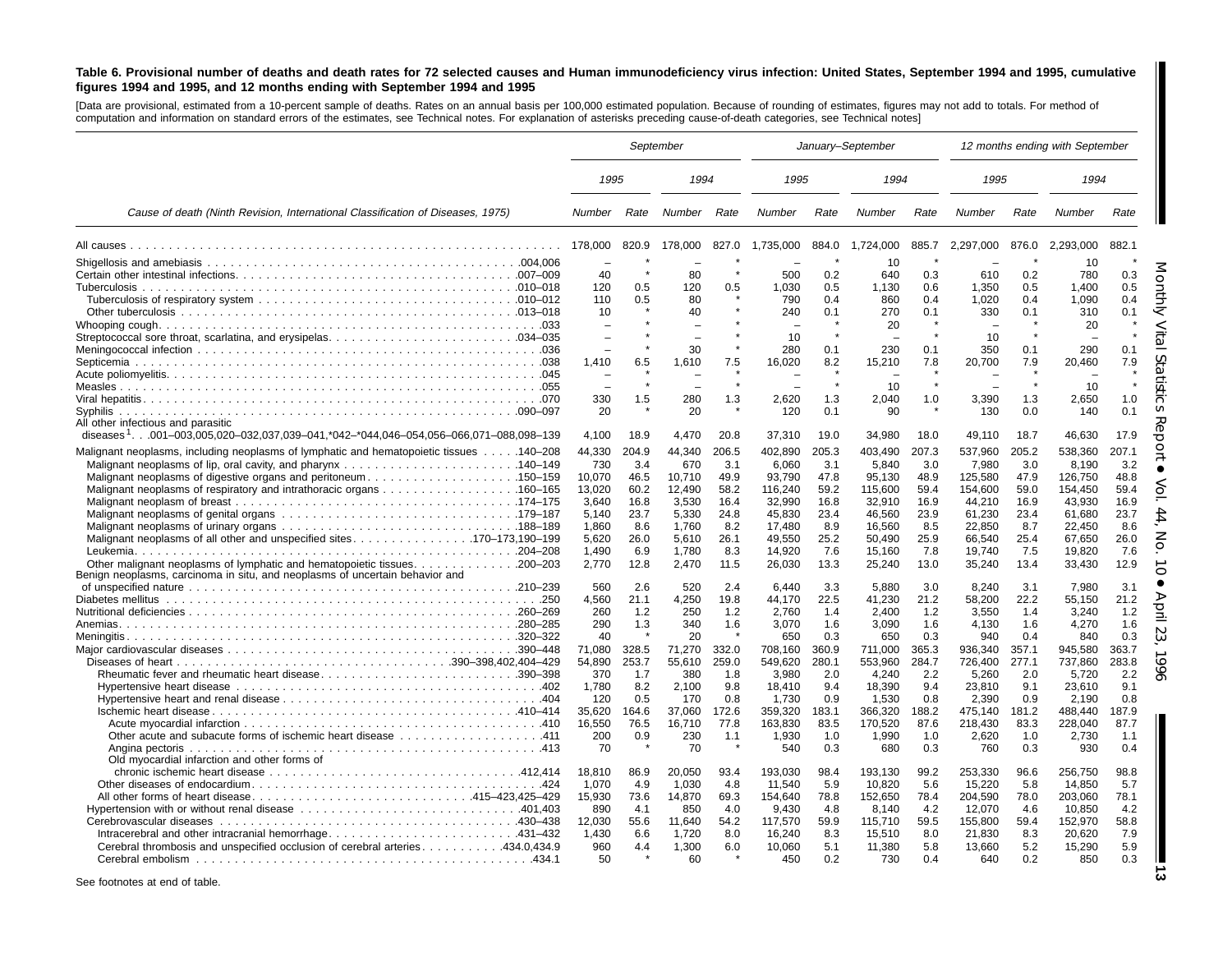#### Table 6. Provisional number of deaths and death rates for 72 selected causes and Human immunodeficiency virus infection: United States, September 1994 and 1995, cumulative figures 1994 and 1995, and 12 months ending with September 1994 and 1995–Con.

[Data are provisional, estimated from <sup>a</sup> 10-percent sample of deaths. Rates on an annual basis per 100,000 estimated population. Because of rounding of estimates, figures may not add to totals. For method of computation and information on standard errors of the estimates, see Technical notes. For explanation of asterisks preceding cause-of-death categories, see Technical notes]

|                                                                                                                                                  | September                                                           |                                                                |                                                                     |                                                                    |                                                                                | January-September                                               |                                                                                  |                                                                 |                                                                                 | 12 months ending with September                                 |                                                                                   |                                                                 |  |
|--------------------------------------------------------------------------------------------------------------------------------------------------|---------------------------------------------------------------------|----------------------------------------------------------------|---------------------------------------------------------------------|--------------------------------------------------------------------|--------------------------------------------------------------------------------|-----------------------------------------------------------------|----------------------------------------------------------------------------------|-----------------------------------------------------------------|---------------------------------------------------------------------------------|-----------------------------------------------------------------|-----------------------------------------------------------------------------------|-----------------------------------------------------------------|--|
|                                                                                                                                                  | 1995                                                                |                                                                | 1994                                                                |                                                                    | 1995                                                                           |                                                                 | 1994                                                                             |                                                                 | 1995                                                                            |                                                                 | 1994                                                                              |                                                                 |  |
| Cause of death (Ninth Revision, International Classification of Diseases, 1975)                                                                  | Number                                                              | Rate                                                           | Number                                                              | Rate                                                               | <b>Number</b>                                                                  | Rate                                                            | Number                                                                           | Rate                                                            | Number                                                                          | Rate                                                            | Number                                                                            | Rate                                                            |  |
| All other and late effects of cerebrovascular diseases 430,433,435–438                                                                           | 9.600<br>1.160<br>2,110                                             | 44.4<br>5.4<br>9.7                                             | 8,560<br>1,280<br>1,890                                             | 39.9<br>6.0<br>8.8                                                 | 90.830<br>12,270<br>19,260                                                     | 46.3<br>6.2<br>9.8                                              | 88,080<br>13,270<br>19,930                                                       | 45.3<br>6.8<br>10.2                                             | 119,670<br>16,420<br>25,660                                                     | 45.6<br>6.3<br>9.8                                              | 116,210<br>17,390<br>26,510                                                       | 44.7<br>6.7<br>10.2                                             |  |
| Chronic obstructive pulmonary disease and allied conditions 490-496<br>Other chronic obstructive pulmonary diseases and allied conditions494–496 | 30<br>5,270<br>5,260<br>10<br>7,060<br>140<br>1.080<br>380<br>5,460 | $\,$ $\,$<br>24.3<br>24.3<br>32.6<br>0.6<br>5.0<br>1.8<br>25.2 | 20<br>5,130<br>5,120<br>10<br>7,160<br>290<br>1,320<br>350<br>5,200 | $\rightarrow$<br>23.9<br>23.8<br>33.3<br>1.4<br>6.1<br>1.6<br>24.2 | 450<br>60,710<br>60.300<br>410<br>79,690<br>2.290<br>13.490<br>4,240<br>59,680 | 0.2<br>30.9<br>30.7<br>0.2<br>40.6<br>1.2<br>6.9<br>2.2<br>30.4 | 450<br>63,760<br>62.520<br>1,240<br>77,720<br>2.750<br>13,130<br>4,060<br>57,790 | 0.2<br>32.8<br>32.1<br>0.6<br>39.9<br>1.4<br>6.7<br>2.1<br>29.7 | 530<br>78,770<br>78,350<br>420<br>103,140<br>3.150<br>17,580<br>5,400<br>77,010 | 0.2<br>30.0<br>29.9<br>0.2<br>39.3<br>1.2<br>6.7<br>2.1<br>29.4 | 550<br>83,110<br>81,650<br>1,460<br>101,870<br>3,600<br>17,200<br>5,100<br>75,970 | 0.2<br>32.0<br>31.4<br>0.6<br>39.2<br>1.4<br>6.6<br>2.0<br>29.2 |  |
| Hernia of abdominal cavity and intestinal obstruction without                                                                                    | 450<br>30<br>480                                                    | 2.1<br>2.2                                                     | 530<br>480                                                          | 2.5<br>2.2                                                         | 4,480<br>330<br>4.700                                                          | 2.3<br>0.2<br>2.4                                               | 4.740<br>220<br>4.480                                                            | 2.4<br>0.1<br>2.3                                               | 5.760<br>430<br>6.180                                                           | 2.2<br>0.2<br>2.4                                               | 5,890<br>320<br>5.960                                                             | 2.3<br>0.1<br>2.3                                               |  |
| Chronic glomerulonephritis, nephritis and nephropathy, not specified as                                                                          | 2,080<br>170<br>1,810<br>10                                         | 9.6<br>0.8<br>8.4                                              | 1,960<br>150<br>1,810<br>10                                         | 9.1<br>0.7<br>8.4<br>$\star$                                       | 19,130<br>1,970<br>19,310<br>220                                               | 9.7<br>1.0<br>9.8<br>0.1                                        | 18,960<br>2.040<br>18,090<br>210                                                 | 9.7<br>1.0<br>9.3<br>0.1                                        | 25,830<br>2.530<br>25,920<br>250                                                | 9.9<br>1.0<br>9.9<br>0.1                                        | 25,450<br>2,760<br>23,780<br>310                                                  | 9.8<br>1.1<br>9.1<br>0.1                                        |  |
| Renal failure, disorders resulting from impaired renal function, and                                                                             | 90<br>1.710<br>60<br>50                                             | 7.9                                                            | 120<br>1,680<br>80<br>30                                            | 0.5<br>7.8                                                         | 900<br>18.190<br>620<br>330                                                    | 0.5<br>9.3<br>0.3<br>0.2                                        | 1,140<br>16.740<br>790<br>250                                                    | 0.6<br>8.6<br>0.4<br>0.1                                        | 1.370<br>24.300<br>860<br>480                                                   | 0.5<br>9.3<br>0.3<br>0.2                                        | 1,490<br>21.970<br>1.030<br>350                                                   | 0.6<br>8.5<br>0.4<br>0.1                                        |  |
| 040–676. Other complications of pregnancy, childbirth, and the puerperium 640–676                                                                | 50<br>$\overline{\phantom{m}}$<br>50<br>900<br>1.040                | $\star$<br>4.1<br>4.8                                          | 30<br>$\equiv$<br>30<br>1.080<br>1,140                              | $\star$<br>$\pmb{\ast}$<br>5.0<br>5.3                              | 230<br>10<br>220<br>8.440<br>10,240                                            | 0.1<br>0.1<br>4.3<br>5.2                                        | 280<br>60<br>220<br>8.490<br>10,710                                              | 0.1<br>0.1<br>4.4<br>5.5                                        | 290<br>10<br>280<br>11.510<br>13,710                                            | 0.1<br>0.1<br>4.4<br>5.2                                        | 370<br>80<br>290<br>11.340<br>14,850                                              | 0.1<br>0.1<br>4.4<br>5.7                                        |  |
| Birth trauma, intrauterine hypoxia, birth asphyxia, and                                                                                          | 90<br>950<br>3,130<br>15,770                                        | 4.4<br>14.5<br>72.9                                            | 140<br>1,000<br>2,960<br>15,230                                     | 0.6<br>4.6<br>13.8<br>70.9                                         | 1,460<br>8,770<br>31,200<br>158,810                                            | 0.7<br>4.5<br>15.9<br>80.9                                      | 1,850<br>8,860<br>30,260<br>152,150                                              | 0.9<br>4.5<br>15.5<br>78.2                                      | 2.000<br>11,710<br>41,180<br>210,130                                            | 0.8<br>4.5<br>15.7<br>80.1                                      | 2,730<br>12,120<br>40,260<br>202,470                                              | 1.1<br>4.7<br>15.5<br>77.9                                      |  |
| All other accidents and adverse effectsE800-E807.E826-E949                                                                                       | 7.670<br>3.950<br>3,720<br>2,540<br>1,770<br>130                    | 35.4<br>18.2<br>17.2<br>11.7<br>8.2<br>0.6                     | 7,650<br>3.990<br>3,660<br>2,280<br>1,900<br>300                    | 35.6<br>18.6<br>17.0<br>10.6<br>8.8<br>1.4                         | 66.690<br>31.970<br>34,720<br>22,880<br>16,640<br>1,750                        | 34.0<br>16.3<br>17.7<br>11.6<br>8.5<br>0.9                      | 66,300<br>31.070<br>35,230<br>22,780<br>17,890<br>1,750                          | 34.1<br>16.0<br>18.1<br>11.7<br>9.2<br>0.9                      | 88.760<br>42.950<br>45,810<br>30,670<br>22,430<br>2,450                         | 33.9<br>16.4<br>17.5<br>11.7<br>8.6<br>0.9                      | 89,030<br>42.290<br>46,730<br>30,170<br>24,080<br>2,290                           | 34.2<br>16.3<br>18.0<br>11.6<br>9.3<br>0.9                      |  |
| Human immunodeficiency virus infection <sup>2</sup> *042-*044                                                                                    | 3.460                                                               | 16.0                                                           | 3,870                                                               | 18.0                                                               | 32,200                                                                         | 16.4                                                            | 29,930                                                                           | 15.4                                                            | 42,580                                                                          | 16.2                                                            | 39,860                                                                            | 15.3                                                            |  |

– Quanity zero

\* Figure does not meet standards of reliability or precision (see Technical notes).

0.0 Quantity more than zero but less than 0.05.

1Includes data for deaths due to Human immunodeficiency virus infection (categories \*042–\*044) shown separately below; see Technical notes.

2Included in All other infectious and parasitic diseases shown above.

NOTES: Figures include all revisions received from the States. Cumulative and 12-month figures for the current year reflect revisions received for previous months, and figures for earlier years may differ from those previo adjustments for New Jersey, which is not included in the sample for September 1995.

**14**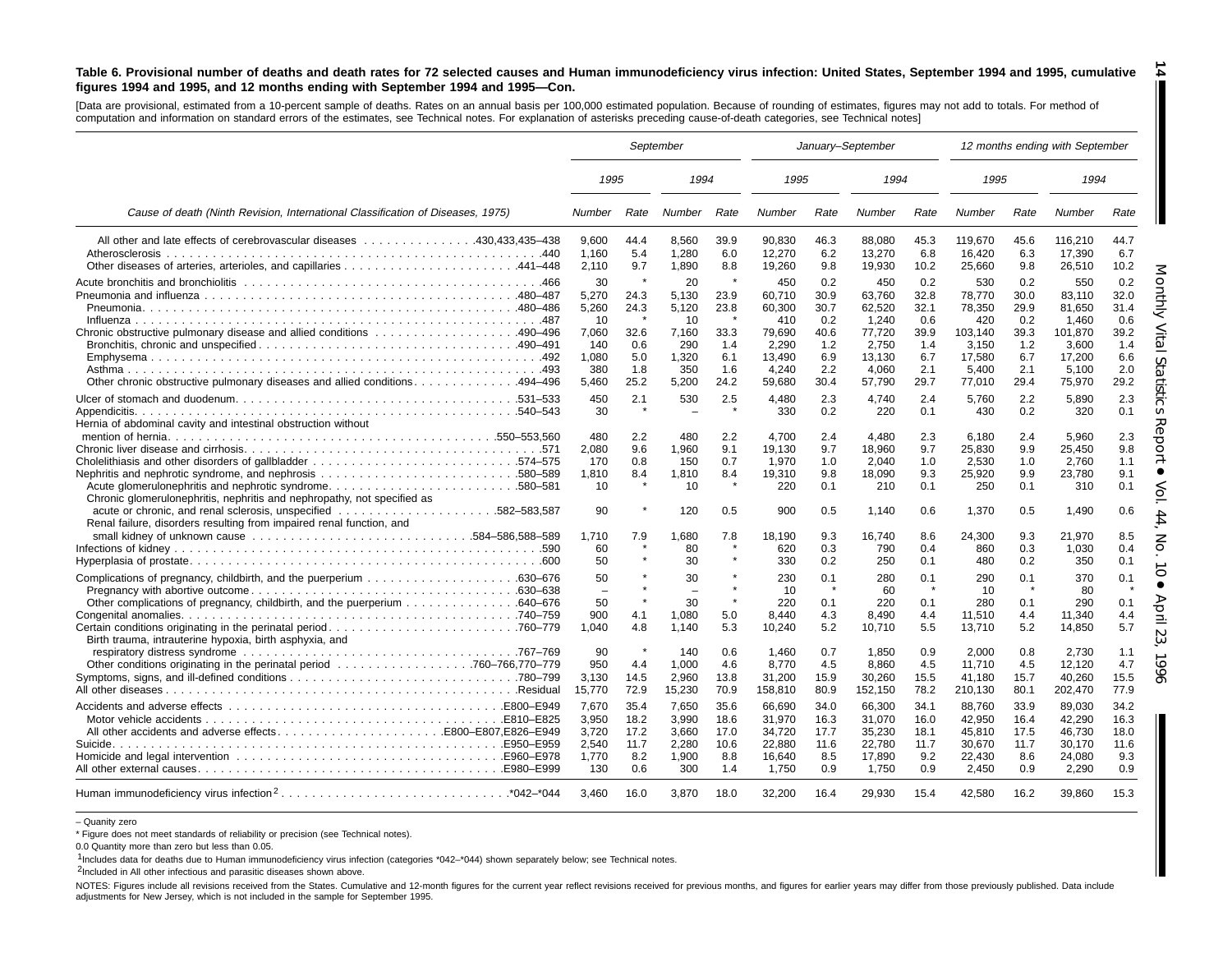#### Table 7. Provisional number of deaths and death rates for 16 selected subcategories of Malignant neoplasms, including neoplasms of lymphatic and hematopoietic tissues: United States, September 1994 and 1995, cumulative figures 1994 and 1995, and 12 months ending with September 1994 and 1995

[Data are provisional, estimated from a 10-percent sample of deaths. Rates on an annual basis per 100,000 estimated population. Because of rounding of estimates, figures may not add to totals. For method of computation and information on standard errors of the estimates, see Technical notes]

|                                                                                                                                                                                                                                                                                                                                                                                                                                                       |                                                                                                                  |                                                                                                      | September                                                                                                        |                                                                                                      |                                                                                                                                     |                                                                                                      | January-September                                                                                                                   |                                                                                                      |                                                                                                                                         |                                                                                                      | 12 months ending with September                                                                                                         |                                                                                                      |
|-------------------------------------------------------------------------------------------------------------------------------------------------------------------------------------------------------------------------------------------------------------------------------------------------------------------------------------------------------------------------------------------------------------------------------------------------------|------------------------------------------------------------------------------------------------------------------|------------------------------------------------------------------------------------------------------|------------------------------------------------------------------------------------------------------------------|------------------------------------------------------------------------------------------------------|-------------------------------------------------------------------------------------------------------------------------------------|------------------------------------------------------------------------------------------------------|-------------------------------------------------------------------------------------------------------------------------------------|------------------------------------------------------------------------------------------------------|-----------------------------------------------------------------------------------------------------------------------------------------|------------------------------------------------------------------------------------------------------|-----------------------------------------------------------------------------------------------------------------------------------------|------------------------------------------------------------------------------------------------------|
|                                                                                                                                                                                                                                                                                                                                                                                                                                                       | 1995                                                                                                             |                                                                                                      | 1994                                                                                                             |                                                                                                      | 1995                                                                                                                                |                                                                                                      | 1994                                                                                                                                |                                                                                                      | 1995                                                                                                                                    |                                                                                                      | 1994                                                                                                                                    |                                                                                                      |
| Cause of death (Ninth Revision, International Classification of Diseases, 1975)                                                                                                                                                                                                                                                                                                                                                                       | Number                                                                                                           | Rate                                                                                                 | Number                                                                                                           | Rate                                                                                                 | Number                                                                                                                              | Rate                                                                                                 | Number                                                                                                                              | Rate                                                                                                 | Number                                                                                                                                  | Rate                                                                                                 | Number                                                                                                                                  | Rate                                                                                                 |
| 140–208. 140–208 Malignant neoplasms of lymphatic and hematopoietic tissues <sup>1</sup> 140–208<br>Malignant neoplasms of colon, rectum, rectosigmoid junction, and anus 153,154<br>Malignant neoplasms of body of uterus and of uterus, part unspecified. 179,182<br>Malignant neoplasms of kidney and other and unspecified urinary organs. 189<br>191,192. Malignant neoplasms of brain and other and unspecified parts of nervous system 191,192 | 44,330<br>840<br>1,300<br>4,230<br>2,200<br>12,540<br>530<br>420<br>400<br>1,070<br>3,120<br>910<br>950<br>1,040 | 204.9<br>3.9<br>6.0<br>19.5<br>10.2<br>57.9<br>2.4<br>1.9<br>1.8<br>4.9<br>14.4<br>4.2<br>4.4<br>4.8 | 44,340<br>890<br>1,280<br>4,920<br>2,280<br>12,090<br>560<br>400<br>470<br>1,250<br>3,030<br>850<br>900<br>1,130 | 206.5<br>4.1<br>6.0<br>22.9<br>10.6<br>56.3<br>2.6<br>1.9<br>2.2<br>5.8<br>14.1<br>4.0<br>4.2<br>5.3 | 402.890<br>7,910<br>10,570<br>41,830<br>20.450<br>112,270<br>5,420<br>3.490<br>4,470<br>10,040<br>26,550<br>8,690<br>8,800<br>8,570 | 205.3<br>4.0<br>5.4<br>21.3<br>10.4<br>57.2<br>2.8<br>1.8<br>2.3<br>5.1<br>13.5<br>4.4<br>4.5<br>4.4 | 403,490<br>8,660<br>10,160<br>43,920<br>20,010<br>111,760<br>5,500<br>3,540<br>4,470<br>10,160<br>26,850<br>8,150<br>8,410<br>8,910 | 207.3<br>4.4<br>5.2<br>22.6<br>10.3<br>57.4<br>2.8<br>1.8<br>2.3<br>5.2<br>13.8<br>4.2<br>4.3<br>4.6 | 537,960<br>10,420<br>14,020<br>56,550<br>27.190<br>149,220<br>7,050<br>4,540<br>5,880<br>13,570<br>35,430<br>11,190<br>11,670<br>11,800 | 205.2<br>4.0<br>5.3<br>21.6<br>10.4<br>56.9<br>2.7<br>1.7<br>2.2<br>5.2<br>13.5<br>4.3<br>4.5<br>4.5 | 538,360<br>11,370<br>13,470<br>58,690<br>26,680<br>149,380<br>7,430<br>4,800<br>6,030<br>13,190<br>35,510<br>11,020<br>11,430<br>11,690 | 207.1<br>4.4<br>5.2<br>22.6<br>10.3<br>57.5<br>2.9<br>1.8<br>2.3<br>5.1<br>13.7<br>4.2<br>4.4<br>4.5 |
|                                                                                                                                                                                                                                                                                                                                                                                                                                                       | 110<br>1,820<br>840                                                                                              | 0.5<br>8.4<br>3.9                                                                                    | 80<br>1,570<br>820                                                                                               | 7.3<br>3.8                                                                                           | 1.170<br>17.110<br>7.750                                                                                                            | 0.6<br>8.7<br>3.9                                                                                    | 1,120<br>16,600<br>7,520                                                                                                            | 0.6<br>8.5<br>3.9                                                                                    | 1,570<br>23,060<br>10,610                                                                                                               | 0.6<br>8.8<br>4.0                                                                                    | 1,450<br>21,990<br>9,990                                                                                                                | 0.6<br>8.5<br>3.8                                                                                    |

1Includes figures for subcategories not shown below.

NOTES: Figures include all revisions received from the States. Cumulative and 12-month figures for the current year reflect revisions received for previous months, and figures for earlier years may differ from those previo adjustments for New Jersey, which is not included in the sample for September 1995.

#### Table 8. Provisional number of deaths and death rates for Injury by firearms: United States, September 1994 and 1995, cumulative figures 1994 and 1995, and 12 months ending **with September 1994 and 1995**

[Data are provisional, estimated from a 10-percent sample of deaths. Rates on an annual basis per 100,000 estimated population. Because of rounding of estimates, figures may not add to totals. For method of computation and information on standard errors of the estimates, see Technical notes]

|                                                                                                                | September                                        |            |                            |                   |                                |                          | January-September                |                          |                                  |                   | 12 months ending with September  |                          |
|----------------------------------------------------------------------------------------------------------------|--------------------------------------------------|------------|----------------------------|-------------------|--------------------------------|--------------------------|----------------------------------|--------------------------|----------------------------------|-------------------|----------------------------------|--------------------------|
|                                                                                                                | 1995                                             |            | 1994                       |                   | 1995                           |                          | 1994                             |                          | 1995                             |                   | 1994                             |                          |
| Cause of death (Ninth Revision, International Classification of Diseases, 1975)                                |                                                  | Rate       | Number                     | Rate              | Number                         | Rate                     | Number                           | Rate                     | Number                           | Rate              | Number                           | Rate                     |
|                                                                                                                | 2.840                                            | 13.1       | 3.060                      | 14.2              | 26.470                         | 13.5                     | 28.630                           | 14.7                     | 36.200                           | 13.8              | 38,440                           | 14.8                     |
| E922.<br>Injury by firearms, undetermined whether accidentally or purposely inflicted $\dots$<br>E985.0-E985.4 | 60<br>1.560<br>1.220<br>$\overline{\phantom{0}}$ | 7.2<br>5.6 | 130<br>.380<br>1,460<br>80 | 0.6<br>6.4<br>6.8 | 870<br>13.750<br>11.670<br>180 | 0.4<br>7.0<br>5.9<br>0.1 | 1.050<br>14.510<br>12.870<br>200 | 0.5<br>7.4<br>6.6<br>0.1 | 1,360<br>18.620<br>15.940<br>270 | 0.5<br>6.1<br>0.1 | 1,550<br>19.180<br>17.440<br>270 | 0.6<br>7.4<br>6.7<br>0.1 |

\* Figure does not meet standards of reliability or precision (see Technical notes).

– Quantity zero.

NOTES: Figures include all revisions received from the States. Cumulative and 12-month figures for the current year reflect revisions received for previous months, and figures for earlier years may differ from those previo adjustments for New Jersey, which is not included in the sample for September 1995.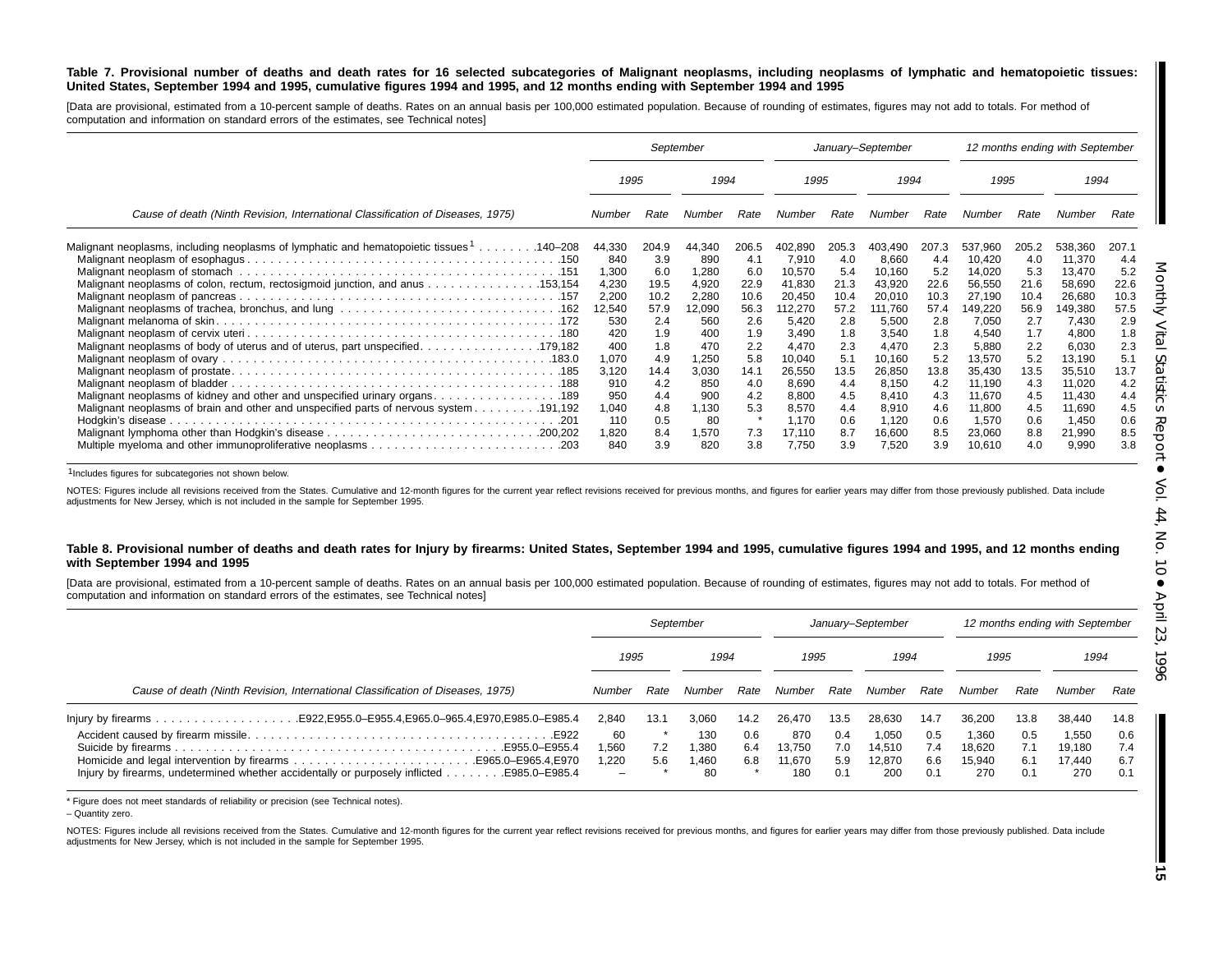#### Table 9. Provisional number of deaths under 1 year and infant mortality rates, by age and for 10 selected causes: United States, September 1994 and 1995, cumulative figures 1994 and 1995, and 12 months ending with September 1994 and 1995

[Data are provisional, estimated from <sup>a</sup> 10-percent sample of deaths. Rates on an annual basis per 100,000 live births. Because of rounding of estimates, figures may not add to totals. For method of computation and information on standard errors of the estimates, see Technical notes]

|                                                                                         | September                                             |                                |                                                        | January-September                     |                                                                     |                                                                   |                                                                       | 12 months ending with September                                     |                                                                       |                                                                     |                                                                       |                                                                      |
|-----------------------------------------------------------------------------------------|-------------------------------------------------------|--------------------------------|--------------------------------------------------------|---------------------------------------|---------------------------------------------------------------------|-------------------------------------------------------------------|-----------------------------------------------------------------------|---------------------------------------------------------------------|-----------------------------------------------------------------------|---------------------------------------------------------------------|-----------------------------------------------------------------------|----------------------------------------------------------------------|
|                                                                                         | 1995                                                  |                                | 1994                                                   |                                       | 1995                                                                |                                                                   | 1994                                                                  |                                                                     | 1995                                                                  |                                                                     | 1994                                                                  |                                                                      |
| Age and cause of death (Ninth Revision, International Classification of Diseases, 1975) | Number                                                | Rate                           | Number                                                 | Rate                                  | Number                                                              | Rate                                                              | Number                                                                | Rate                                                                | Number                                                                | Rate                                                                | Number                                                                | Rate                                                                 |
|                                                                                         | 2,300                                                 | 693.6                          | 2,500                                                  | 775.9                                 | 22,100                                                              | 752.                                                              | 23,800                                                                | 795.8                                                               | 29.700                                                                | 760.4                                                               | 32,000                                                                | 804.4                                                                |
|                                                                                         | 1,560<br>700                                          | 477.7<br>214.4                 | 1.720<br>810                                           | 525.4<br>247.4                        | 14.100<br>7.970                                                     | 479.7<br>271.1                                                    | 14.810<br>8.940                                                       | 496.<br>299.5                                                       | 18,930<br>10.780                                                      | 483.9<br>275.5                                                      | 20,360<br>11,620                                                      | 512.0<br>292.2                                                       |
| .480–487<br>Birth trauma                                                                | 20<br>-<br>520<br>230<br>20<br>20<br>40<br>710<br>210 | 159.2<br>70.4<br>217.4<br>64.3 | 10<br>30<br>640<br>280<br>10<br>50<br>80<br>710<br>280 | 3.1<br>195.5<br>85.5<br>216.9<br>85.5 | 160<br>250<br>4.610<br>2,870<br>100<br>380<br>940<br>5.790<br>2.190 | 5.4<br>8.5<br>156.8<br>97.6<br>大<br>12.9<br>32.0<br>197.0<br>74.5 | 210<br>370<br>5.030<br>2,970<br>170<br>410<br>1.220<br>5.730<br>2,700 | 7.0<br>12.4<br>168.5<br>99.5<br>5.7<br>13.7<br>40.9<br>92.0<br>90.5 | 200<br>330<br>6,360<br>3,770<br>150<br>520<br>1,280<br>7.780<br>3.100 | 5.1<br>8.4<br>162.6<br>96.4<br>3.8<br>13.3<br>32.7<br>198.9<br>79.2 | 260<br>420<br>6,680<br>3,910<br>180<br>620<br>1,870<br>7,980<br>3,700 | 6.5<br>10.6<br>168.0<br>98.3<br>4.5<br>15.6<br>47.0<br>200.7<br>93.1 |
| .Residual                                                                               | 490                                                   | 150.1                          | 430                                                    | 131.3                                 | 4.780                                                               | 162.6                                                             | 4.930                                                                 | 165.2                                                               | 6,240                                                                 | 159.5                                                               | 6,360                                                                 | 159.9                                                                |

\* Figure does not meet standards of reliability or precision (see Technical notes).

– Quantity zero.

NOTES: Figures include all revisions received from the States. Cumulative and 12-month figures for the current year reflect revisions received for previous months, and figures for earlier years may differ from those previo adjustments for New Jersey, which is not included in the sample for September 1995.

**16**

 $\blacksquare$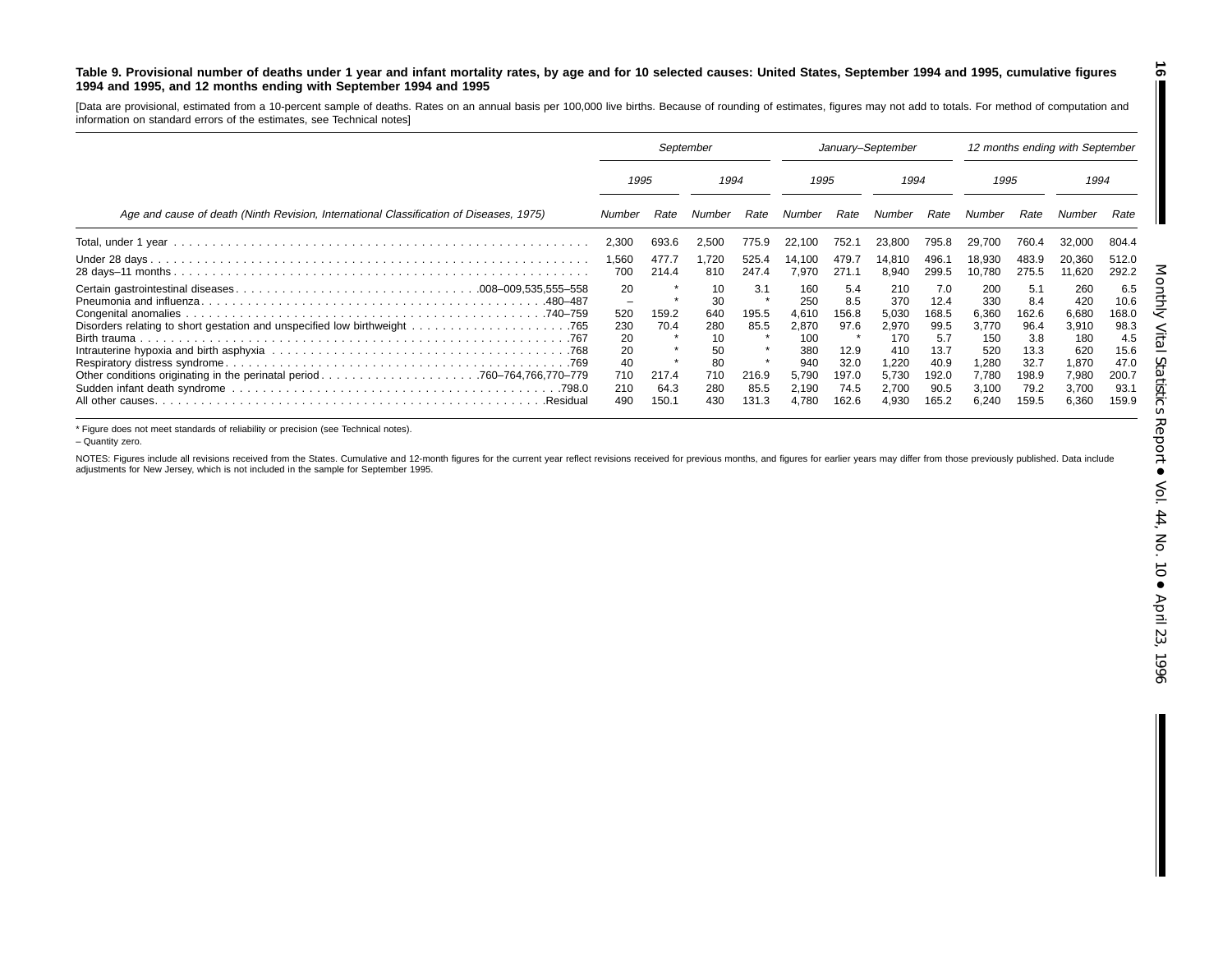# **Technical notes**

# **Nature and sources of data**

Data in this report are provisional unless otherwise specified and include only events occurring within the United States (50 States and the District of Columbia). Mortality data exclude fetal deaths. Data for the Commonwealth of Puerto Rico are not included in the U.S. totals.

Birth, death, and infant death figures in tables 2 and 4 for each State are estimates by State of residence. These estimates are derived by applying adjustment ratios to the actual counts of certificates for all events occurring in the State and received in registration offices during a 1-month period regardless of date of the event. The adjustment ratios for each data year represent the observed relationship between final State occurrence and residence figures for the three most recent years for which final data were available and are expressed as a single ratio for each State. As in previous years, monthly State marriage and divorce figures represent the actual count of all events occurring in the State (State of occurrence) that were received in the registration offices during the 1-month period. Delay in the receipt of certificates in a registration office may result in a low State figure for a given month followed by a high figure for the month(s) in which the delayed records are received. Data for previous months and cumulative data include revised figures received from the States.

Figures for births, deaths, and infant deaths for California in tables 2 and 4 contain adjustments for varying lengths of State reporting periods. Figures for Texas for all events shown in tables 2–4 also are adjusted for varying lengths of State reporting periods. The figures for both States are adjusted by the ratio between the number of days in the data month and the number of days in the State reporting period. The adjusted figures are included in the U.S. totals shown elsewhere in this report.

U.S. totals for births, deaths, and infant deaths are based on the State estimates by State of residence and, therefore, in effect, exclude events to nonresidents of the United States. Events to nonresidents of the United States are included in all marriage and divorce figures. The effect of excluding events to nonresidents from the U.S. totals is small.

# Provisional totals for the United States include estimates for State data shown as not available. Provisional totals for births and marriages for the entire United States include adjustments for observed differences between provisional and final monthly figures.

Divorce figures include reported annulments. The monthly national divorce estimate is obtained by multiplying the total for the reporting areas by the ratio observed between the most recent final annual divorce total for the United States and the provisional total for the reporting areas combined.

*Random variation*—Although the counts in this report are not subject to sampling variability (except the Current Mortality Sample), they may be affected by random variation. When the number of events is small and the probability of such an event is small, considerable caution must be observed in interpreting the data. Such infrequent events may be assumed to follow a Poisson probability distribution. For this distribution a simple approximation may be used to estimate the random variation as follows:

If *N* is the number of events in the population and *R* is the corresponding rate, the chances are 19 in 20 that

1. 
$$
N - 2\sqrt{N}
$$
 and  $N + 2\sqrt{N}$ 

covers the ''true'' number of events.

2. 
$$
R-2
$$
  $\frac{R}{\sqrt{N}}$  and  $R+2$   $\frac{R}{\sqrt{N}}$ 

covers the ''true'' rate.

If the rate  $R_1$  corresponding to  $N_1$ events is compared with the rate  $R_2$  corresponding to  $N_2$  events, the difference between the two rates may be regarded as statistically significant at the 0.05 level if it exceeds

$$
2\sqrt{\frac{R_1^2}{N_1} + \frac{R_2^2}{N_2}}
$$

Additional information on random variation in numbers of events, rates, and ratios may be found in the technical appendixes of *Vital Statistics of the United States, 1990, Volumes I and II.*

# **Rates**

Rates are on an annual basis and, except for infant mortality rates, are per 1,000 or 100,000 estimated population residing in the United States. The populations used for computing these rates are furnished by the U.S. Bureau of the Census. Rates shown in this report beginning with 1992 were computed using populations based on the 1990 Census enumeration comparable to those used for final data. Monthly rates are based on populations estimated for the specific month. Year-to-date rates are averages of monthly rates that have been weighted by the number of days in the corresponding months. Rates for 12-month periods are the sum of events for the period per population estimated at the midpoint of the period.

Infant mortality rates are deaths under 1 year of age for the specified period (monthly, year-to-date, or 12-month period) per 1,000 or 100,000 live births. Births used for computing monthly and year-to-date infant mortality rates are adjusted for monthly variation in the number of births. Births used to compute 12-month rates do not contain this adjustment. Births used for computing infant mortality rates are not corrected for observed differences between provisional and final monthly figures as described earlier in ''Nature and sources of data.'' Because monthly infant mortality rates are based on relatively few events, they are highly variable. Therefore, comparisons of monthly infant mortality rates should be interpreted cautiously; see ''Random variation.''

Age-adjusted death rates are used to compare relative mortality risks across groups and over time. However, they should be viewed as constructs or indexes rather than as direct or actual measures of mortality risk. Statistically, they are weighted averages of the age-specific death rates, where the weights represent the fixed population proportions by age. See chapter 5 of an earlier report (1). The age-adjusted death rates presented in this report were computed by the direct method, that is, by applying age-specific death rates to the U.S. standard million population (2). See also chapter 10 of an earlier report (1). Age groups in table 5 were used to compute the age-adjusted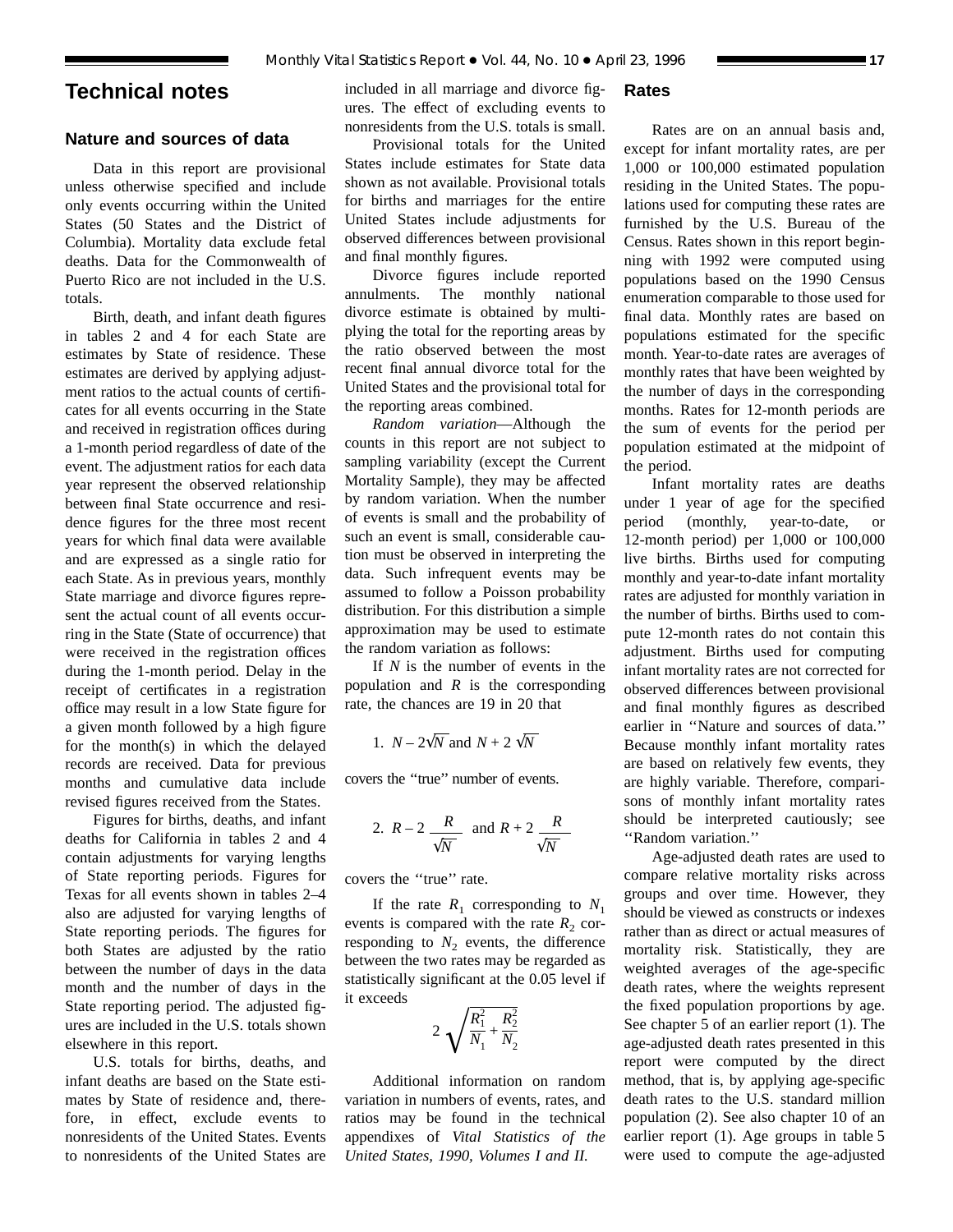rates shown in that table. It is important not to compare age-adjusted rates with crude rates.

# **Current Mortality Sample**

The Current Mortality Sample (CMS) is a 10-percent systematic sample of death certificates drawn each month after the certificates are counted in the State registration offices. Deaths and death rates for the United States by age, race, sex, and cause are estimated based on the sample. Because of the additional time required to select and process the certificates, data based on the CMS are published 1 month after publication of the U.S. and State counts. Complete information concerning the underlying cause of death sometimes is not available when the sample is drawn. As a result estimates based on sample counts for certain causes are biased. Correction for bias is not made in this report.

Estimated numbers of deaths based on the sample were proportionately adjusted to be consistent with estimates based on the count of death certificates received in State registration offices.

*HIV infection*—Beginning with data for 1987, the National Center for Health Statistics introduced categories \*042– \*044 for classifying and coding Human immunodeficiency virus (HIV) infection. The asterisks before the categories indicate that these codes are not part of the

*Ninth Revision, International Classification of Diseases.* Deaths classified to these categories are included in All other infectious and parasitic diseases in the List of 72 Selected Causes of Death and are also shown separately at the bottom of table 6.

*Sampling variability*—Because the estimates of deaths and death rates presented in this report with the exception of total deaths and deaths under 1 year are based on a sample of death certificates, they are subject to sampling variability. The estimated relative standard error in the following table is a measure of the

**Relative standard errors for estimated numbers of deaths from the Current Mortality Sample expressed as a percent of the estimate**

|                                                                                                                         | Relative standard error<br>of estimate (as percent)                                          |                                                                                                     |  |  |
|-------------------------------------------------------------------------------------------------------------------------|----------------------------------------------------------------------------------------------|-----------------------------------------------------------------------------------------------------|--|--|
| <b>Estimated number</b><br>of deaths                                                                                    | 170,000<br>estimated<br>deaths<br>each month                                                 | 2,000,000<br>estimated<br>deaths<br>each year                                                       |  |  |
| 10<br>20<br>50.<br>100<br>200<br>500<br>1.000<br>2,000<br>5,000<br>10,000<br>20,000<br>50.000<br>$100,000$<br>$200,000$ | 94.9<br>67.1<br>42.4<br>30.0<br>21.2<br>13.4<br>9.5<br>6.7<br>4.2<br>2.9<br>2.0<br>11<br>0.6 | 94.9<br>67.1<br>424<br>30.0<br>21.2<br>13.4<br>9.5<br>6.7<br>4.2<br>3.0<br>2.1<br>1.3<br>0.9<br>0.6 |  |  |
| $500,000$<br>1,000,000<br>.                                                                                             |                                                                                              | 04<br>0.2                                                                                           |  |  |

sampling error of the estimated number of deaths (or of the estimated death rate) expressed as a percent of the estimate. The first column refers to monthly estimates; the second to annual; cumulative year-to-date totals fall between the two.

The chances are about 2 in 3 that the percent difference between an estimate and the result of a complete count is less than the percent shown. The chances are about 19 in 20 that the percent difference is less than twice the percent shown. A figure based on 100 or fewer estimated deaths has a relative standard error of 30 percent or more and is, therefore, considered unreliable. A rate based on 100 or fewer estimated deaths has been replaced by an asterisk.

Unless otherwise specified comparisons made in the text between death rates based on the CMS were statistically significant at the 0.05 level of significance. Lack of comment in the text about any two rates does not mean that the difference was tested and found not to be significant at this level.

# **References**

1. Feinleib M, Zarate AO, eds. Reconsidering age adjustment procedures: Workshop proceedings. National Center for Health Statistics. Vital Health Stat 4(29). 1992.

2. Grove RD, Hetzel AM. Vital statistics rates in the United States, 1940–1960. Public Health Service. Washington: National Center for Health Statistics. 1968.